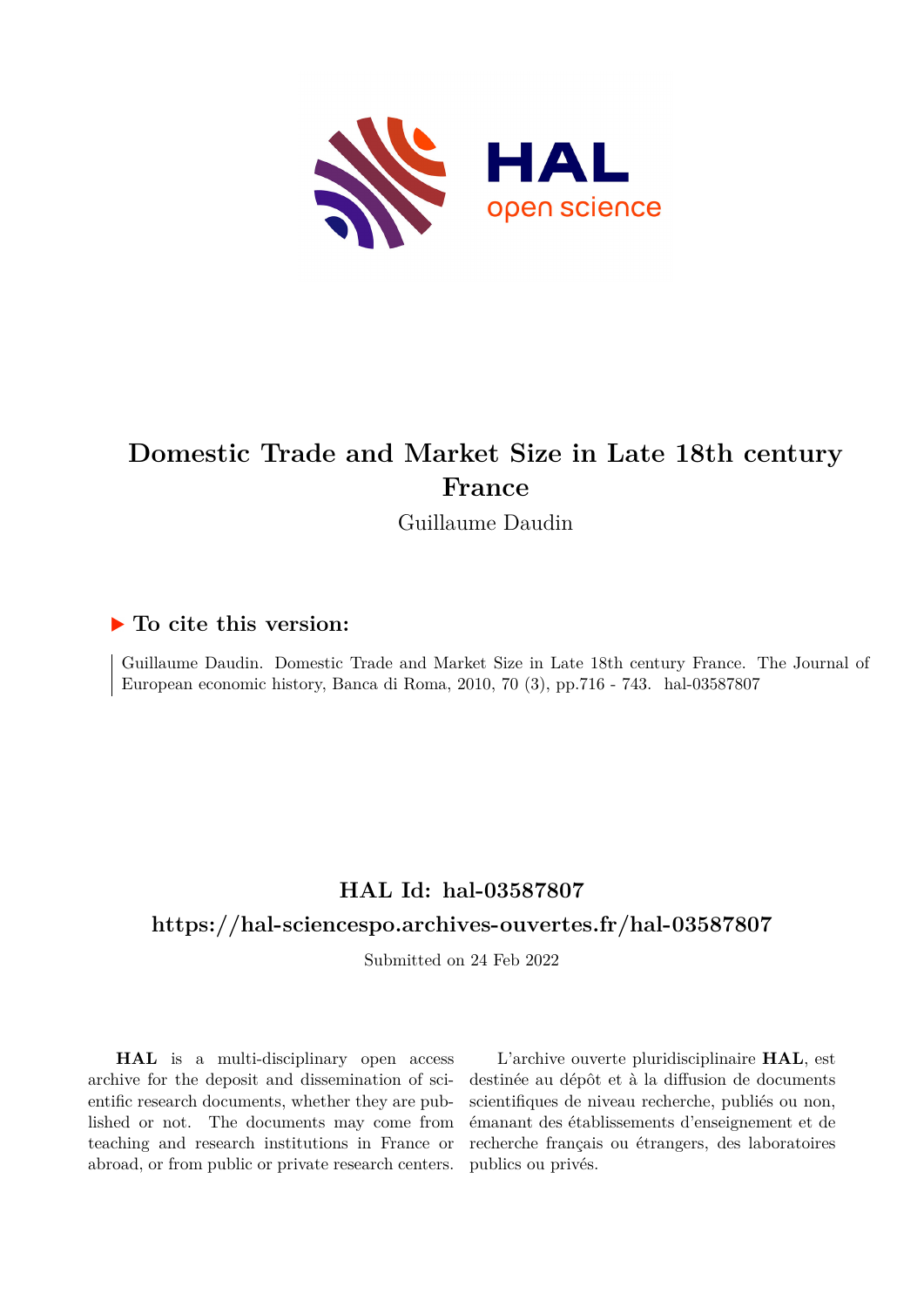# *Domestic Trade and Market Size in Late-Eighteenth-Century France*

#### GUILLAUME DAUDIN

This article tests whether smaller domestic markets can explain why France industrialized more slowly than Britain. To do so, it uses the *Tableaux du Maximum*. It begins by presenting this source and then checks if the data from the source are plausible using a logit theoretical gravity equation. The results of this gravity equation are then employed to compute the expected market size of specific supply centers. Even if differences in real, nominal, and disposable income are taken into account, some French supply centers had access to domestic markets that were larger than the whole of Britain.

Demand factors are not a popular answer to the perennial question of why was Britain first to experience an Industrial Revolution of why was Britain first to experience an Industrial Revolution and why other countries such as France lagged behind.<sup>1</sup> Yet growth models have shown that population and market size might be crucial variables to explain technical progress. Larger populations and larger markets may conceivably increase economic incentives for innovators, multiply the number of ideas that can be productively combined or encourage the division of labor, the payment of setup costs, the rise of the factory, or the formation of industrial districts conducive to agglomeration economies.<sup>2</sup>

*The Journal of Economic History*, Vol. 70, No. 3 (September 2010). © The Economic History Association. All rights reserved. ISSN 0022-0507.

Guillaume Daudin is Professeur des Universités in economics, Université Lille-I (EQUIPPE), Sciences Po (OFCE) Université des Sciences et Technologies de Lille, Cité Scientifique, Faculté d'Economie et de Sciences Sociales, Bâtiment SH2, 59655 Villeneuve d'Ascq cedex France. E-mail: gdaudin@mac.com.

Subsequent versions of this article benefited from comments of participants in numerous seminars. I thank Dominique Margairaz and Kris Mitchener for their discussions. I thank Robert Allen, Nick Crafts, James Forman-Peck, Philip Hoffman, Branko Milanovic, Patrick O'Brien, Kevin O'Rourke, Rick Szostak, Denis Woronoff and and two anonymous referees for their comments. I thank Hildegard Schaeper for sharing STATA programs with me. I thank Claude Motte and the Laboratoire de Démographie Historique (EHESS) for providing me with the data of the 1793 census. I am responsible for all errors. An important part of this article was written while I was a temporary lecturer at the Department of Economic and Social History in Edinburgh University. A longer web version of this article is available at http://web.mac.com/gdaudin. 1

 Demand for new goods was certainly important in the Industrious Revolution, which paved the way for the Industrial Revolution (De Vries, *Industrious Revolution*). 2

<sup>2</sup> Kremer, "Population Growth"; Galor, "Unified Growth Theory"; Romer, "Endogenous Technological Change"; Grossman and Helpman, *Innovation and Growth*; Desmet and Parente, "Bigger is Better"; Krugman, *Geography and Trade*; Murphy, Shleifer, and Vishny, "Income Distribution"; Smith, *Wealth of Nations*; and Yang and Ng, "Specialization."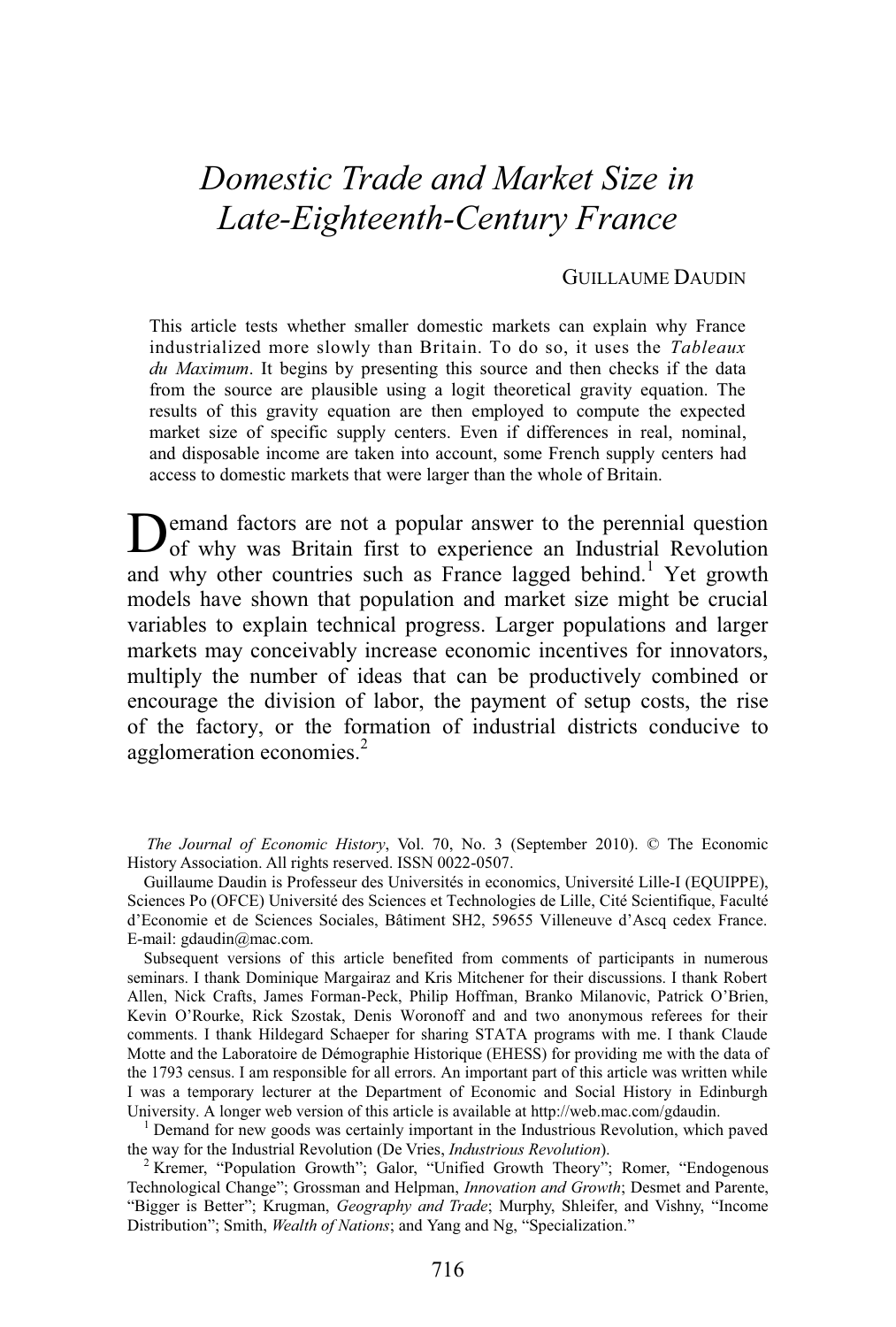But if market size matters, how do we explain that factories and technological innovation first appeared in Britain, where the population was much smaller than in France? After all, Britain had  $10$  million inhabitants versus 28 million in France in 1791.<sup>3</sup> A ready answer is that the total population is not relevant. If size intervenes through agglomeration effects, by increasing the potential reward to innovation or by allowing increased division of labor, then one should look rather at the purchasing power of potential customers for specific production centers. That is the aim of this article.

France had higher trade costs than Britain due to smaller density, geography, internal barriers, limited development of new methods of distribution and more limited investment in transport infrastructures, especially canals.<sup>4</sup> Still, numerous authors have shown that market integration was crucial in explaining the evolution of French agriculture. Jean Meuvret has highlighted the paradoxical role of the development of grain markets in increasing price volatility during the reign of Louis XIV.<sup>5</sup> George Grantham and Philip Hoffman have underlined the positive role of the development of urban markets in increasing productivity in agriculture during the eighteenth century.<sup>6</sup> I have argued that Smithian mechanisms were important to French growth in general in the eighteenth century.<sup>7</sup>

 This article shows that some French production centers had access to domestic markets as large as Britain as a whole and with at least the same aggregate purchasing power at the end of the eighteenth century. Measuring the scope of these markets is made possible by an extraordinary source, the *Tableaux du Maximum*, which was assembled in 1794, during the French Revolution. The *Tableaux* give information on trade links between 552 districts in France for fifteen different goods categories. There is no equivalent source for Britain or other premodern economies.<sup>8</sup> They are more useful than grain prices for understanding the Industrial Revolution, since they yield specific information on textiles and hardware goods.

<sup>3</sup> Roehl, "French Industrialization." Crafts, "Exogenous or Endogenous Growth?" p. 760, underlines the difficulties of the size argument. 4

 Szostak, *Role of Transportation*. However, there had been progress during the eighteenth century, such as the diffusion of semiprofessional carriers (Meuvret, *Commerce*, p. 63).

<sup>5</sup> Meuvret, *Commerce*, vol. 1, p. 186 and vol. 2, pp. 120 and 133; and Grantham, "Meuvret," p. 188. 6

 Hoffman, *Growth*; and Grantham, "Espaces Privilégiés." Of course, France was not exceptional in this importance of urban markets for agriculture. See, for example, Parker, *America*, pp. 161–80. 7

Daudin, *Commerce et prospérité*. 8

 $8$  It is comparable to the railroad transport databases developed from the late nineteenth century and used in Berry, "Spatial Structure"; and Wolf, "Border Effects."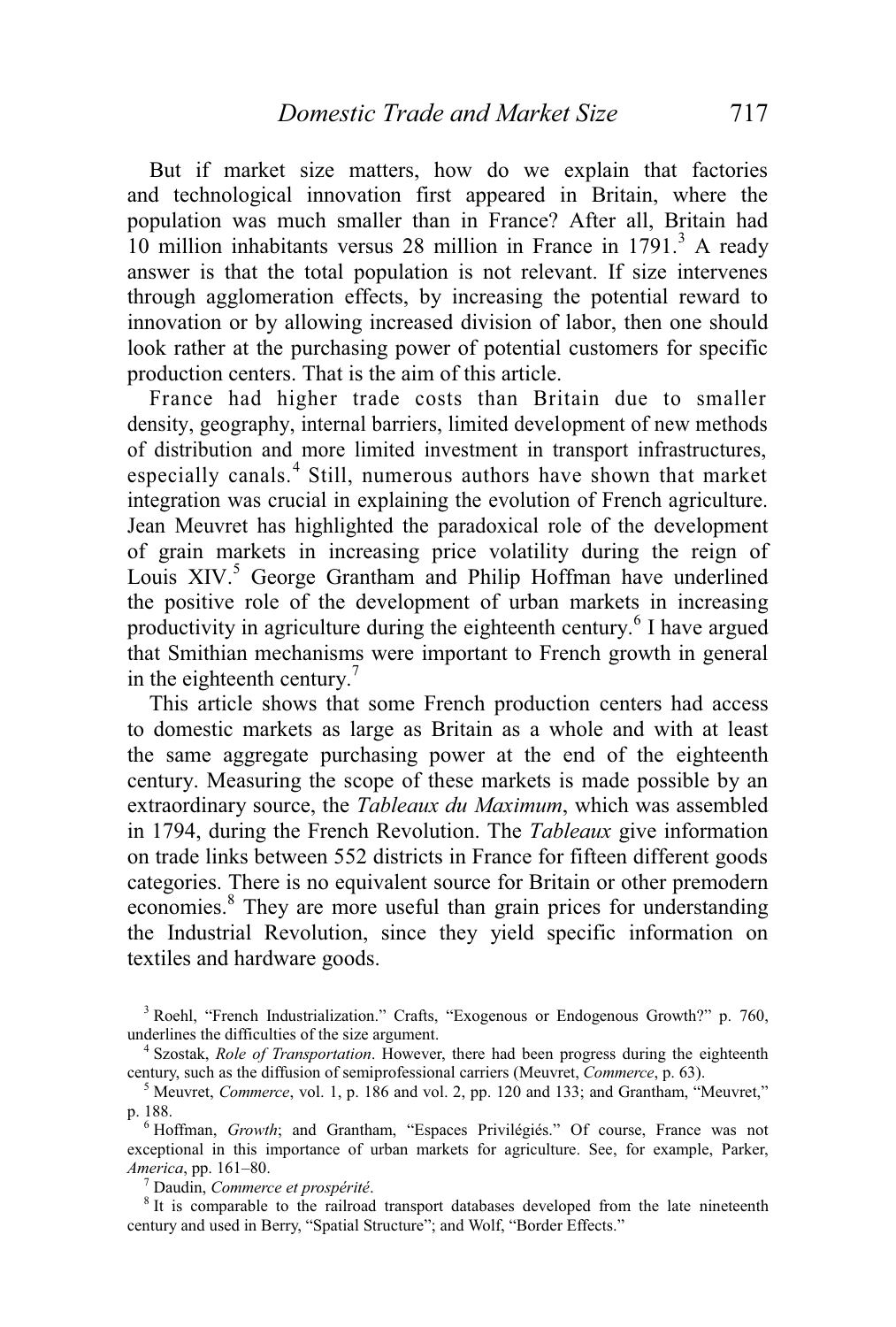The usual proxy for potential market size is the sum of the size of accessible markets divided by trade costs.<sup>9</sup> We do not know enough about trade costs to undertake such a computation for the eighteenth century. This article approximates potential market size by the sum of the size of markets that are being reached by a product. This measures the potential outlet for innovation that can be accessed without paying the cost of setting up new trade relations, such as building and maintaining trade routes, organizing regular transport services, finding trade partners, and organizing the dissemination of information.10 As such, it is a lowerbound estimate of potential market size.

 This article begins by discussing the *Tableaux* and the data that can be derived from them. It next checks if the data are plausible by comparing the *Tableaux* to other sources and by using a logit theoretical gravity equation. The results of this gravity equation are then used to compute expected market size for specific supply centers. It turns out that some French textile and high value-to-weight goods supply centers had access to domestic markets that were at least as large as the whole of Britain. External markets probably did not make a large difference before 1792.

#### THE LAWS OF THE MAXIMUM

 On 4 May 1793 the French Revolutionary government decided to fight inflation by imposing a price ceiling on grain and flour, the so-called Grain Maximum.<sup>11</sup> This legislation did not satisfy the government. As a result, on 29 September 1793 it decided to impose price ceilings on wages and 38 types of goods at the district level. There were three to nine districts per department (see Figure 1A). This was called the first General Maximum*.* It still had the flaw that maximum prices were fixed according to the interests of each districts: local authorities fixed the prices of the goods their district produced too high and the prices of the goods their district consumed too low. The law thus had to potential to block trade altogether.

<sup>&</sup>lt;sup>9</sup> Harris, "Localization of Industry." Redding and Venables, "International Inequality," have shown that this can be derived from a theoretical economic geography model and that it has some explanatory power for cross-country income differences.

 $10$  The importance of setup costs explains the development of nodal points: see Lesger, *Amsterdam Market*. It plays an important role in explaining instability in grain prices during the reign of Louis XIV, see Meuvret, *Commerce*, vol. 1, pp. 169, 174–75 and vol. 2, p. 128; and Grantham, "Meuvret," p. 196. The importance of these costs for modern international trade has been highlighted in recent work, see Bernard and Jensen, "Why Some Firms Export"; and Evenett and Venables, "Export Growth."<br><sup>11</sup> For the Maximum, see Le Roux, *Commerce intérieur*, pp. 21–33; and Caron, *Maximum* 

*général*.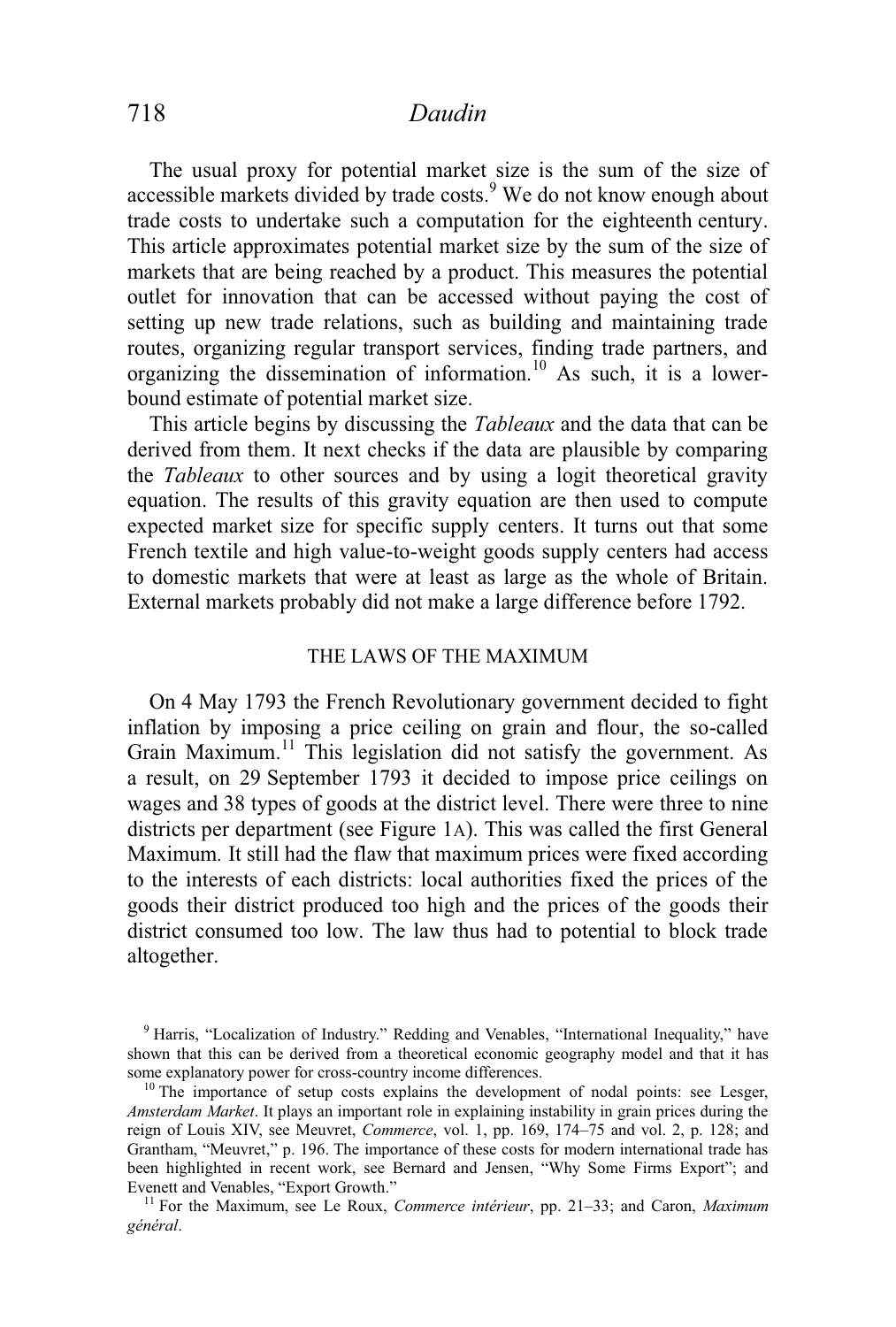

FIGURE 1A *TABLEAUX DU MAXIMUM* IN THE FRENCH NATIONAL ARCHIVES

*Note*: Map produced with Philcarto, http://philgeo.free.fr. *Sources*: Le Roux, *Commerce intérieur*; and the text.

 The government quickly decided to solve that problem by setting up the second General Maximum in November. This law might seem as the typical result of governmental hubris. It was trying to mimic the way the French government thought a market economy should work. To compute the "right" price, districts were to send to the office of the Maximum in Paris (part of the General Subsistence Commission) a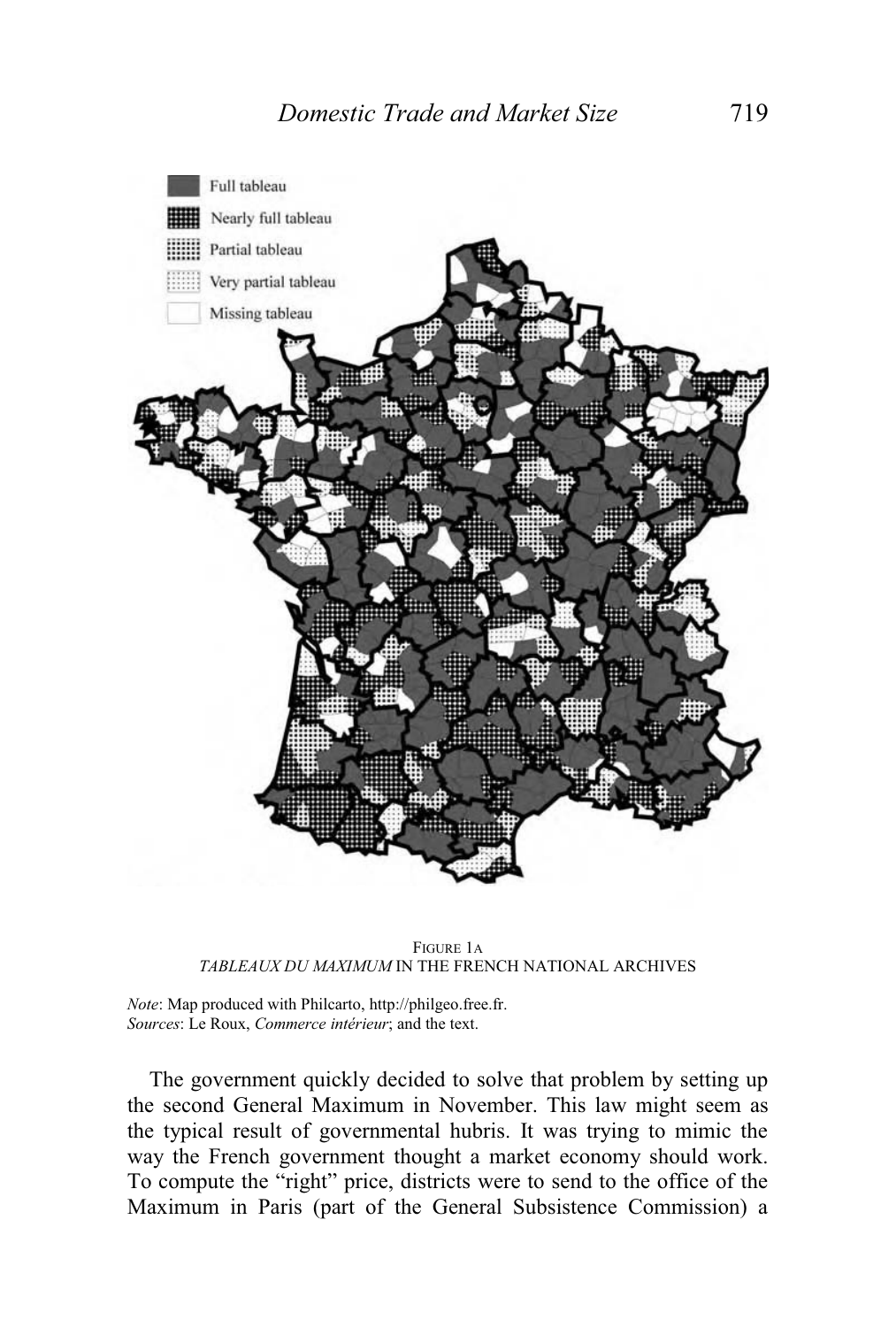standardized list of all the goods produced or imported from abroad, along with their prices in each producing or importing district in 1790 increased by one-third. Based on these data, in February 1794 the office of the Maximum constructed a price list of all the goods produced or imported in France: the national maximum table (*Tableau général du Maximum*). On February 23 this list was presented to the National Convention (the national legislative and constitutional assembly) and then sent to all districts.<sup>12</sup> Districts were to use a standardized formula to compute the justified maximum price for each good "usually sold in their territory." The selling price was to be equal to the production or importation price, plus transport costs and wholesale and retail trading profits of 15 percent. These local maximum tables (*Tableaux du Maximum*) arrived in Paris piecemeal throughout the spring and the summer  $1794$ . <sup>13</sup> The law was repealed in December 1794 and the data collection exercise remains unique.

 Many goods, but not all, were subject to the Maximum. Grains had their own special Maximum. Fresh fruits and vegetables, animals, shoes, furniture, and earthenware were not given price ceilings. Some districts added these goods to their *tableaux*, but they are the exception. Silk was subject to the law, but it was dropped in spring, when the government decided that, being a luxury good, it did not warrant price controls. The initial list of twenty goods categories officially governed by the Maximum is given in Table 1. The included goods represented more than two-thirds of French industrial value added, along with a sizeable part of agricultural value added.<sup>14</sup>

#### THE *TABLEAUX DU MAXIMUM*

Most districts complied and sent to Paris at least some documents.<sup>15</sup> Yet not all of them listed the nineteen categories of goods required by the law (excluding silk). Nearly half did, and 70 percent included all the main goods categories (see Figure 1A, which gives the inventory of the local maximum tables—the *Tableaux du Maximum*—in the French National Archives, based on Thomas Le Roux's work).<sup>16</sup> Apart from the Meurthe department—which *tableaux* are completely missing—and

 $12$  This list looks like a large paperback. There are two copies in the Archives Nationales: A. N. AD/XI/75 and AD/XVIII/C/315. Reproductions are available from the author.<br><sup>13</sup> Ibid., p. 46, quoting Lefebvre, *Études orléannaises*, p. 306.<br><sup>14</sup> Daudin, *Commerce et prospérité*, pp. 39, 439–59.<br><sup>15</sup> See Le Roux, *Co* 

National Archives  $F^{12}$ 1516 to  $F^{12}$ 1544<sup>52</sup>.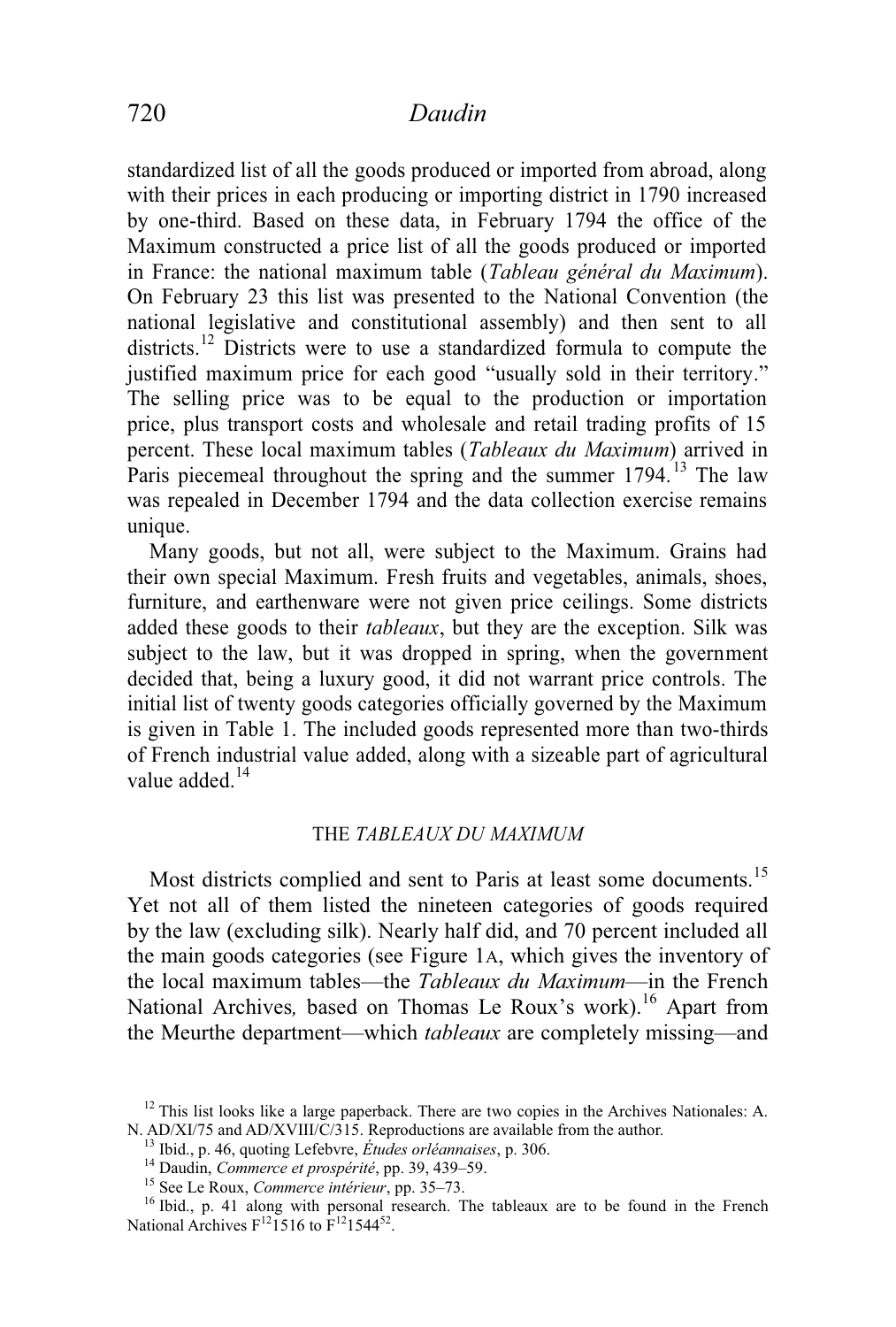|                                                            | Thomas Le Roux's Categories             |
|------------------------------------------------------------|-----------------------------------------|
| <b>Official Categories</b>                                 | (see infra)                             |
| $1$ – fresh and salted meat and fish                       |                                         |
| $2$ – dried vegetables                                     | $1 -$ food items                        |
| $3$ – products from living animals                         |                                         |
| $4 -$ drinks                                               | $2 -$ drinks                            |
| 5 - "épiceries et drogueries," including consumption goods | $3$ – miscellaneous consumption         |
| (vinegar, honey, candles) and inputs to industries         | goods                                   |
| (tinctorial products)                                      | $4$ – miscellaneous production goods    |
| $6 -$ wool and wool cloths                                 | 5 – wool and wool cloth                 |
| $7 - \text{hemp}$ and ropes                                |                                         |
| 8 – linen threads and ribbons                              | $6$ – linen and hemp                    |
| $9$ – linen cloths                                         |                                         |
| $10 - \text{cottom threads}$ and cloths                    | $7$ – cotton                            |
| $11 -$ hosiery                                             | $8 -$ hosiery                           |
| $12$ – national and foreign silks                          | $9 - silks$                             |
| $13$ – leather and hides                                   | $10$ – leather products, hides and hats |
| $14$ – common and fine hats                                |                                         |
| $15$ – paper                                               | $11$ – paper                            |
| $16 - i$ ron                                               | $12 - i$ ron                            |
| $17 - \text{hardware}$                                     | $13 -$ hardware                         |
| $18 -$ wood for industry (shook, white cooperage)          | $14 -$ wood for industry                |
| $19$ – firewood                                            | $15 - fuel$                             |
| $20 - \text{coal}$                                         |                                         |

| TABLE 1                 |
|-------------------------|
| <b>GOODS CATEGORIES</b> |

*Notes:* Le Roux consolidated some categories with few items and divided up the fifth category that included a very large number of goods. Silk was exempted after the legislation was passed. *Source*: Le Roux, *Commerce intérieur.*

the Pyrennées Orientales department—where only one nearly complete *tableau* can be found—at least one full tableau from each department is in the National Archives*.* The evidence covers most of France.

 The *tableaux* range in size from small books to large posters, printed or handwritten, and in length from a handful of pages to more than three hundred. Yet most of them provide eight columns with the information requested by the law (list of goods "usually consumed," where each good came from, an estimation of distance covered and transport costs, price information, and miscellaneous comments).

 Although the *tableaux* were drawn up in spring 1794, they were supposed to reflect prices and consumption back in 1790, before the economic troubles that accompanied the Revolution. National agents were to list goods that were "usually" consumed in their district. The whole point of the exercise was to return to the time before inflation and the disruption of trade.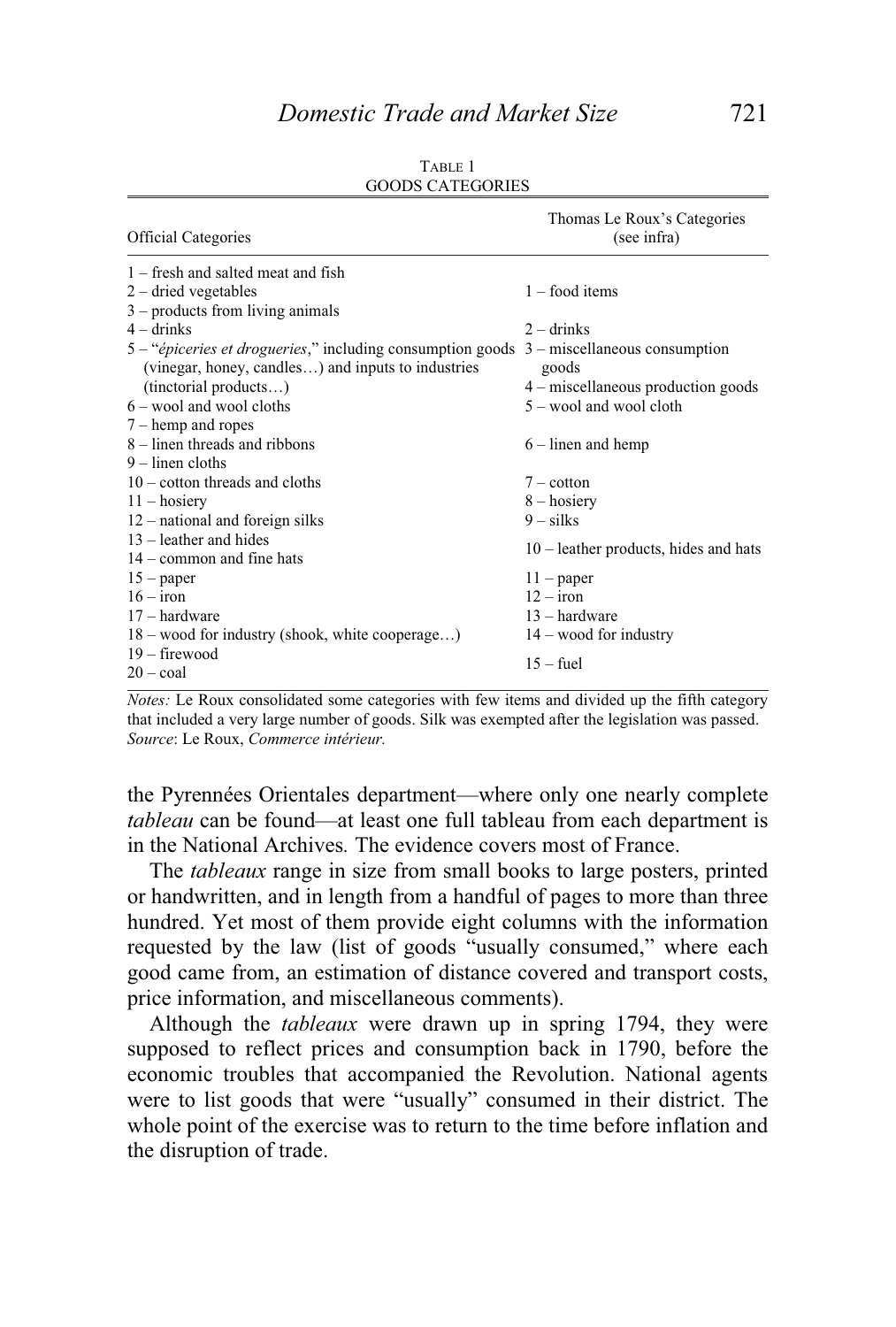#### THE DATA

 French historians interested in the study of prices have cast serious doubts about the value of the *tableaux.* Certainly, the prices they list should be treated with caution. Computation errors and typos are probably numerous, transport cost computations partly arbitrary (even if a formula was imposed by the law, it was not easy to compute gross weight and to take into account the exact route taken) and the production prices doubtful.<sup>17</sup> Yet, some prices are still usable. For example, the meat prices given by the Maximum laws have been plausibly used to study price differences in France.<sup>18</sup> Furthermore, once one leaves prices aside, these documents still provide a long list of the origin of goods consumed in many districts in France. This article shows below that, despite their shortcomings, these lists are reliable enough to be used for the study of the French domestic market, as Dominique Margairaz and Le Roux have already argued.<sup>19</sup>

 Le Roux wrote a book on the subject based on data collected from *tableaux* in 62 districts, which formed a representative sample of all the districts in France*.* He collected a list of all the districts supplying these 62 districts with 14 categories of goods (see Table 1). For each of the 62 districts, he mapped the number of goods categories supplied by a much larger set of districts—552 in all. The results, according to Le Roux, demonstrate the beginning of a national market in the area surrounding Paris and the existence of four regional markets.<sup>20</sup>

Le Roux reached his conclusions through a qualitative examination of cartographic evidence. They can be refined with a quantitative analysis. One additional way to improve on what Le Roux did would be to take into account differences in the transport and marketing costs of different goods. This article does both and hence goes well beyond Le Roux's work.

 It also makes use of new archival data, since I could not access Le Roux's original data. My sample is composed of 88 consuming districts, each chosen at random in each specific department among the districts having a full *tableau*. 21 Where possible, I have excluded districts already studied by Le Roux in order to minimize redundant collection of data. Keep in mind that a district's *tableau* lists goods consumed there along with their origin. For each consuming district,

<sup>&</sup>lt;sup>17</sup> Lefebvre, *Études orléannaises*, p. 306.<br><sup>18</sup> Margairaz, "Dénivellation des prix."<br><sup>19</sup> Margairaz, "Melun"; and Le Roux, *Commerce intérieur*.<br><sup>20</sup> Ibid., pp. 289–93.<br><sup>21</sup> Excluding Meurthe and Corsica, which *tablea* selected the most complete *tableau*, Céret's.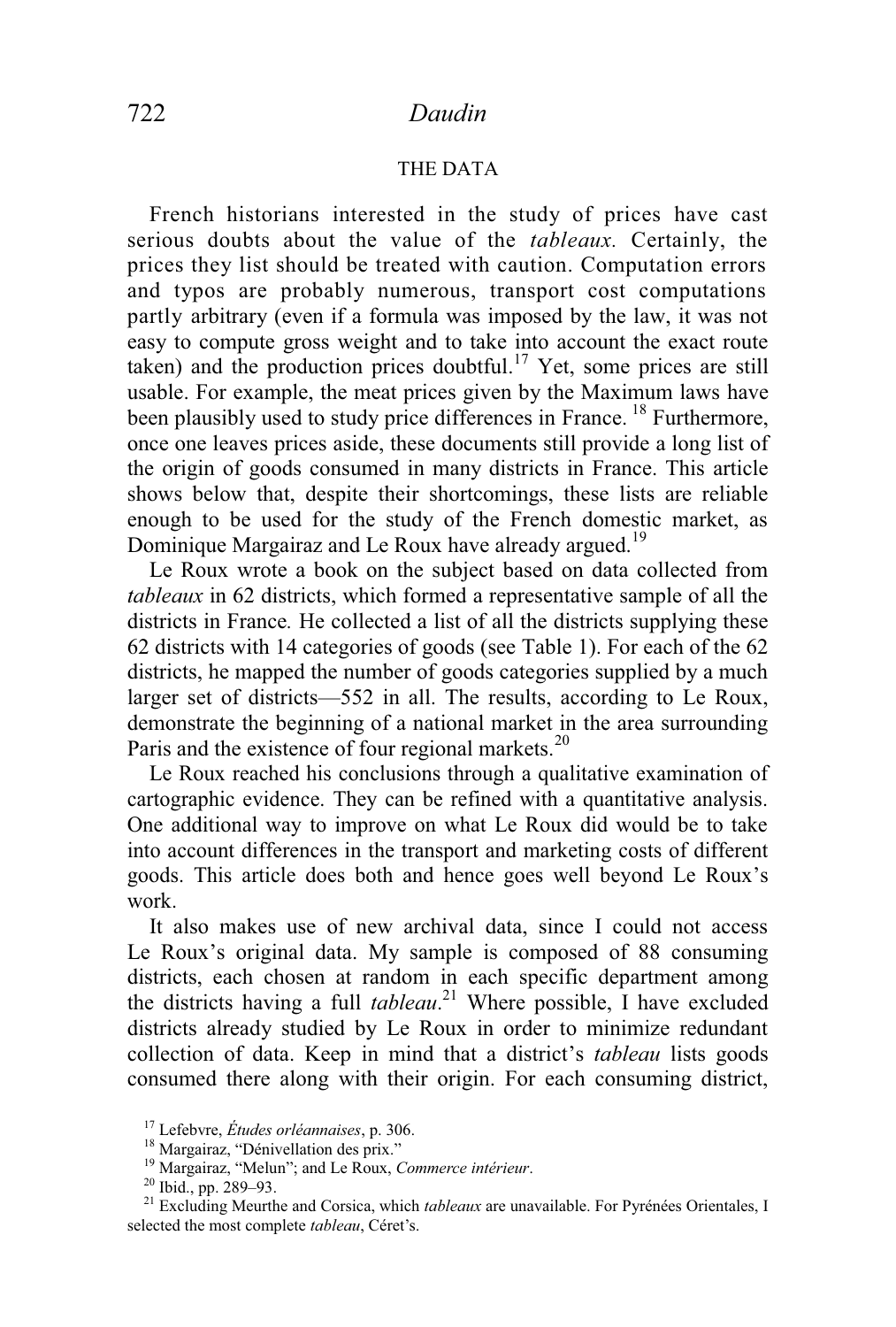I have extracted from the *tableau* a list of districts mentioned as supplying it with goods in at least one goods category. I did not record the number of different goods each district supplied inside each goods category, as that would have been a very imperfect quantitative measure of trade flows anyway. The data are qualitative, and are coded simply with zeros and ones.

 The collected data give goods category specific information for seven of Le Roux's districts and 81 others, for a total of 88 consuming districts. Because all consuming districts supplied themselves with some goods, all consuming districts are also "supplying districts"; 439 additional districts supplied these 88. There are only 25 districts for which neither consumption nor supply data are available. The sample covers most of France (Figure 1B) and yields a database with 728,640 observations. The indicator variable of interest is whether district A supplied district B with any goods from goods category C. In many instances, there was of course no trade.

#### CHECKING THE DATA

 Before exploring the question of market size, it is important to check whether the data are plausible. There are a number of potential problems. The most likely and most troubling is that the data might reflect not the economic realities but the zeal of the national agents. The *Tableaux* are the result of three different operations, each of which was an occasion for errors: establishing the production tables in every district; gathering the production tables and completing them in Paris to write the national maximum table (*Tableau général du Maximum*); and setting up the local maximum tables (*Tableaux du Maximum*) in every district.

 To begin with, not every district submitted its production table. The central administration responsible for the application of the Maximum (the General Subsistence Commission) had to fill in missing data by asking Parisian merchants. In particular, the commission had to complete the production and price lists of the most important districts that had not answered, including Nantes, Bordeaux, and Lyon.<sup>22</sup> Some goods were still missing from the national maximum tables. As a result, local districts included them using price information coming either from direct inquiries in the producing or importing districts or from local traders.

 National agents were nominated by the government to oversee the functioning of district administrations starting in December 1793. They were certainly willing to collaborate with the government for the

<sup>22</sup> Le Roux, *Commerce intérieur*, pp. 58–61.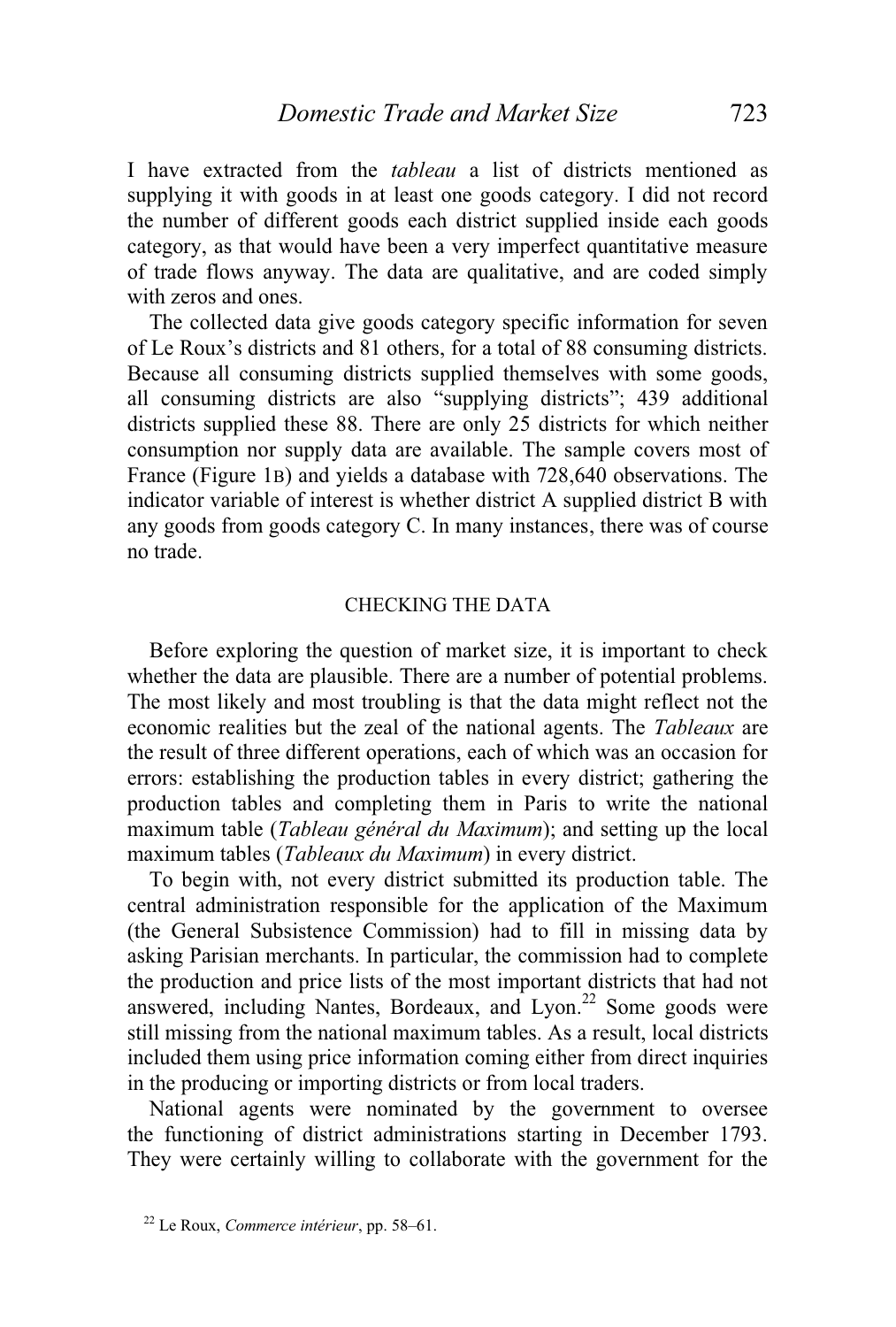

*Note*: Map produced with *Philcarto*, http://philgeo.free.fr. *Sources*: Le Roux, *Commerce intérieur*; and the text.

application of the Maximum, and were given extensive powers. Still, some agents were less zealous than others. They were supposed to list only goods usually consumed in their district, but a small number of agents actually listed almost all individual goods from the national maximum tables. In general, it seems that national agents tried to list the goods that were usually sold in shops in their district, or sometimes simply in their municipality. They would omit goods brought in by peddlers or purchased by consumers in adjoining districts. Certainly, they all did not have the same notion about what the size of a trade flows would have to be to warrant a good's inclusion in the local maximum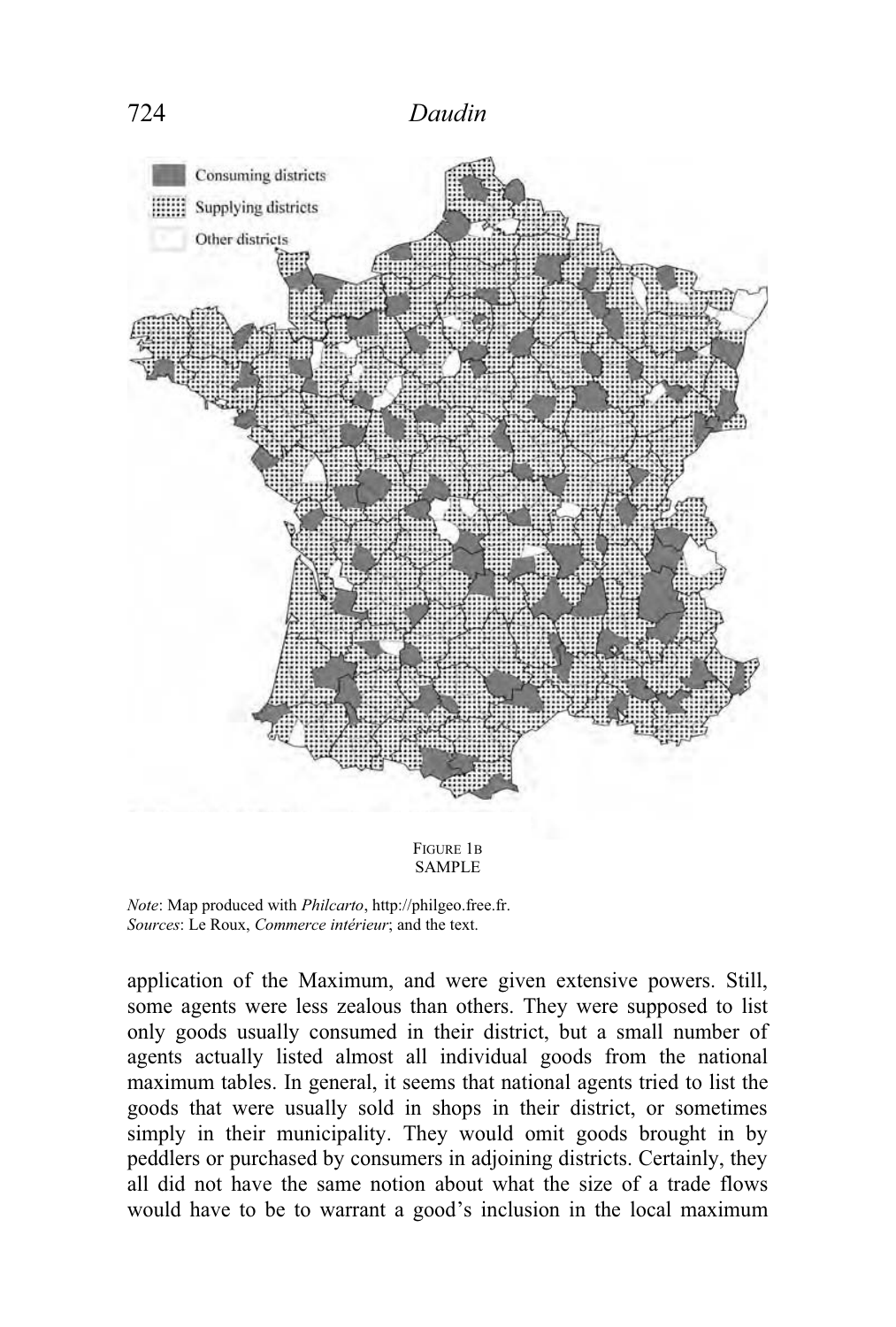tables. The following statistical exercises correct for this difficulty by using district-level fixed effects.

 A potentially more serious problem would arise if all national agents had the incentive to distort the data in the same way, for example by exaggerating or minimizing the list of the goods that were consumed in their districts. Yet it is not clear what this systematic incentive could be. To begin with, because they were nominated by the central government, they might not have taken the interests of their district at heart. Even if they had done so, they would presumably have increased the prices of the goods their districts were producing and decreased the prices of the goods they were consuming, but that would not have changed the data we are looking at. They only way they could have distorted our data would have been by lying about the origin of the goods in order to minimize imputed transport costs. That would not be easy because they were supposed to pick goods in the national maximum table and differentiate them by origin. But, even if the national agents had actually distorted the data in this way, it would reinforce our conclusions because it would lead to an underestimation of the trading distance and hence of the size of French markets.

 Le Roux, who has examined a number of precise differences between specific *tableaux*, argues that the data are persuasive and generally reflected real differences in sales in each districts.<sup>23</sup> But he did not compare the data with other contemporary evidence. To do so, I have drawn the "supply maps" implied by the *Tableaux* and then compared them with data coming from late-eighteenth-century industrial surveys. The wool cloth supply map derived from the *Tableau* (Figure 2A) can be compared with a map of the number of woolen looms from an industrial survey made in  $1794/95$  (Figure 2B).<sup>24</sup> Production regions delimited by a plain line are common to both of maps. Production regions delimited by a dotted line are present only in the loom map. The differences are small and reflect the fact that the data based on the Maximum did not include exports and identified the distribution centers in Langudoc rather than the production centers. A detailed comparison of iron supply and a map of furnaces and forges in 1789 leads to a similar conclusion, as do comparisons with other goods.<sup>25</sup> They all lend credence to the data in the *Tableaux*.

<sup>&</sup>lt;sup>23</sup> Ibid., pp. 64–67.<br><sup>24</sup> Béaur and Minard, *Atlas/Économie*, p. 76. The survey portrayed conditions in 1789/90. The web version of this article gives a more detailed comparison of wool production.

<sup>&</sup>lt;sup>25</sup> The iron comparison uses Léon, "La Réponse de l'industrie," p. 228, which is based on an 1811 survey of conditions in 1789. Denis Woronoff graciously confirmed the origin of the map. See Bourgin and Bourgin, *Industrie Sidérurgique*; and Woronoff, *Industrie Sidérurgique*. Details are given in the web version of this article. Other comparisons are available from the author.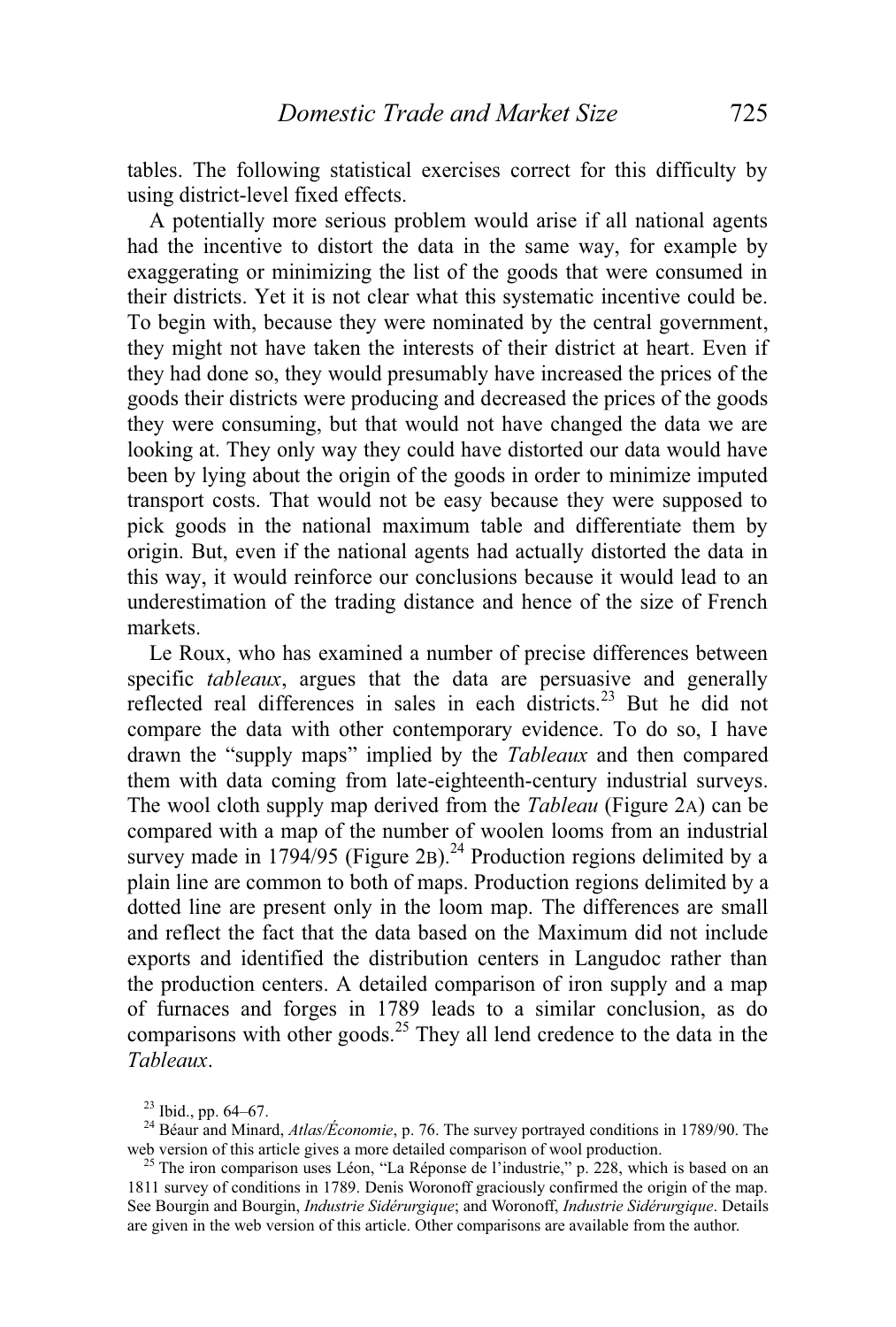

FIGURE 2B NUMBER OF WOOLEN LOOMS, EXCLUDING HOSIERY, IN 1789–1790

*Note*: Map produced with *Philcarto*, http://philgeo.free.fr. *Sources*: See the text.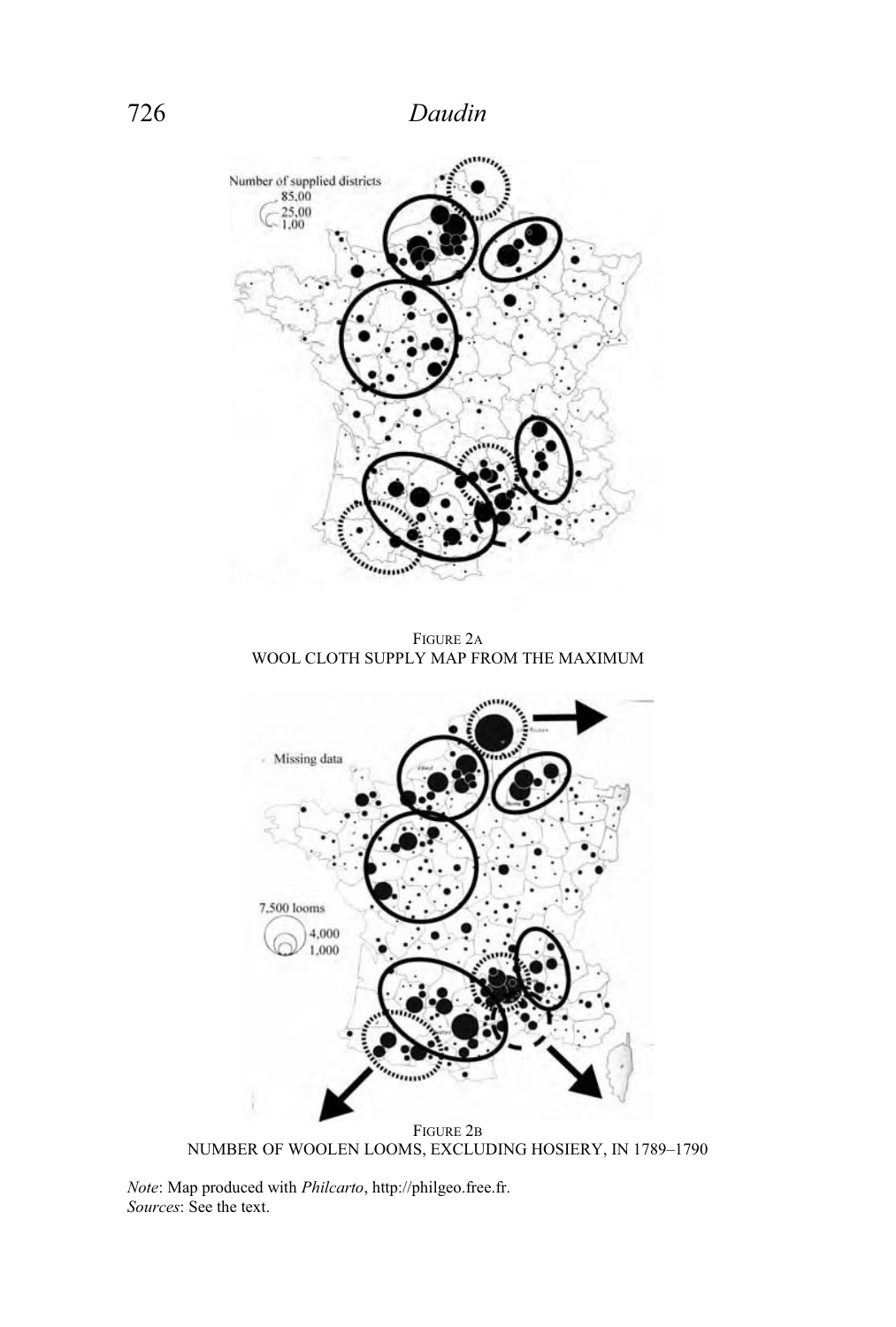An additional way to check the data from the *Tableaux* is to see if they fit a common econometric model of trade, the so-called "gravity model." Gravity models explain trade flows as an increasing function of GDP or population and a decreasing function of distance (measured as transport costs) between trade partners. They have been very successful at explaining the pattern of trade data in a variety of settings.<sup>26</sup> If the bilateral trade data fit a gravity model, then the evidence in the *Tableaux* would be even more credible.

 One problem is that, in contrast with usual bilateral trade data, the data in the *Tableaux* do not indicate the value of trade flows, but only their existence. However, under the hypothesis that each national agent recorded the existence of a trade flow if it was superior to some threshold, one can use a logit regression in a usual gravity specification. Logit regressions explain the occurrence of a binary phenomenon based on the hypothesis that the explanatory variables affect the probabilities of the event. There is no reason to believe that each national agent had the same threshold or even applied the same threshold for each good. But we can correct for such a possibility by introducing goods-specific consuming district fixed effects. Because production capacities and specializations differed between districts, supplying district fixed effects should be introduced as well.<sup>27</sup> These fixed effects will capture all district-specific characteristics.

One consequence of introducing fixed effects in the gravity equation is that we cannot estimate the effect of district-specific variables directly because of collinearity. We can estimate them indirectly by regressing the fixed effects on district-specific variable. We are especially interested in measures of the "mass" of each district. Presumably, the number of districts supplied by a specific district depends on its production capacity while the number of district supplying the district depends on its demand level. We do not have information on district or departmental income differences, but the demand level and production capacity can be proxied by district-level population and urbanization. The higher the population, the more demand for consumption and the more labor available for production. Towns had more diversified consumption needs: they should increase demand. Towns were both production centers and coordinating centers for local production: they should increase supply.<sup>28</sup> The following

<sup>&</sup>lt;sup>26</sup> For a full discussion, see Anderson and Van Wincoop, "Trade Costs"; and Baldwin and Taglioni, "Gravity for Dummies." For some recent uses in economic history, see Mitchener and Weidenmier, "Trade and Empire"; and Estevadeordal, Frantz, and Taylor, "Rise and Fall."

 $27$  Having both supplying and consuming districts fixed effects produces a "theory-based" gravity equation." See Anderson and Van Wincoop, "Trade Costs"; and Baldwin and Taglioni, "Gravity for Dummies."<br><sup>28</sup> The causality between urbanization and population on the one hand and the existence of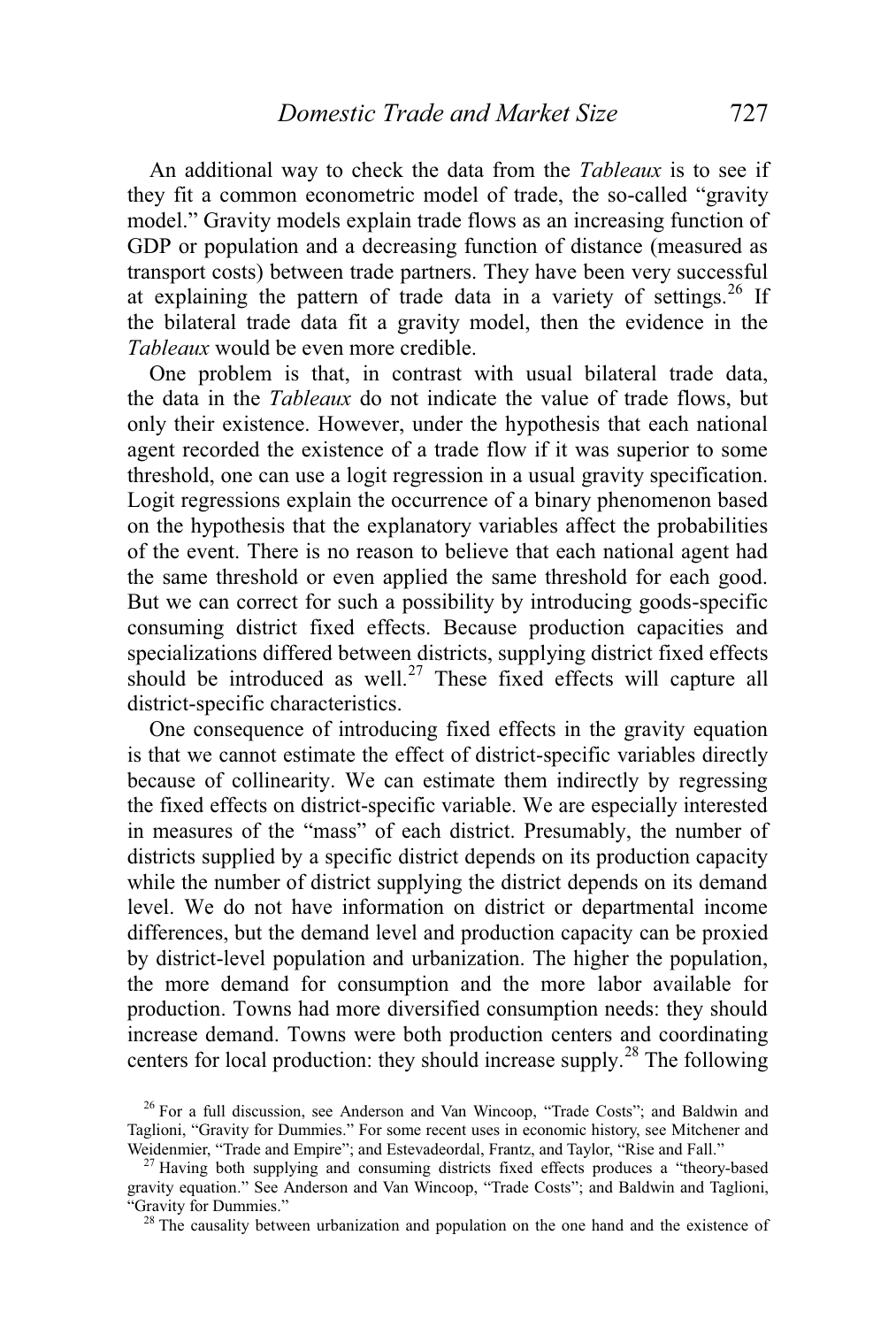analysis includes dummy variables reflecting the existence of a town having between 10,000 and 25,000 inhabitants or more than 25,000 inhabitants in the consuming and in the supplying district.<sup>29</sup> Furthermore, a number of towns were gateways for international trade: Marseilles, Bordeaux, Nantes, Lorient, Rouen, Lille, and Strasbourg. The following analysis includes a dummy to take that into account. $30$ 

 We also need a way to measure the "distance" between each district. Geographical distance is used as a proxy for trade costs in many gravity models, yet it is actually possible to go further and estimate transport costs in the case of eighteenth-century France. The law of the Maximum gives transport cost information that can be joined with evidence about roads and waterways to compute relative transport costs (Table 2).

 To determine transport costs between each of the 552 districts, I start from the hypothesis that transportation between two districts in France must be the result of a succession of movements of goods between adjacent districts. It is then possible to compute transport costs in a three-stage procedure. First, I used the maps of navigable waterways and post roads given in the *Atlas de la Révolution Française* to determine the available transportation link between "adjacent" districts (defined as those which administration centers were less than 60 kilometers apart, or which both included large ports). $31$ Second, I computed the great-circle distance between administrative centers of these adjacent districts. That gave me transport costs between adjacent districts. Then, I applied an algorithm from a network analysis program (UCINET) to compute the cheapest route and hence transport costs between each of the  $552$  districts.<sup>32</sup> The resulting transport prices are a very rough approximation. Regional variations and seasonal variations are not taken into account.<sup>33</sup> But the transport costs were adjusted for the cost of reloading cargo, and using them is better than employing great-circle distance.<sup>34</sup>

trade links on the other hand could run both ways. This does not matter here, as the point of the exercise is not to establish any causal relationship, but to check if the data respect the usual empirical regularities embodied in the gravity equation.<br><sup>29</sup> We have not used directly the population or the population squared of the largest town

because we have no data on towns smaller than 10,000. Because the equation is log-linear, districts with no town larger than 10,000 (nearly 85 percent of them) would have to be excluded from the analysis to use these variables.

 $\frac{30}{30}$  District-level populations in 1791 are estimated using the 1793 Census (Laboratoire de Démographie Historique/EHESS, *Census*) and estimates of departmental population in 1791

(Dupâquier, *Population française*, pp. 82–83). For details, see the web version of this article.<br><sup>31</sup> Arbellot, Lepetit, and Bertrand, *Atlas/Routes*.<br><sup>32</sup> Borgatti, Everett, and Freeman, *Ucinet*.<br><sup>33</sup> Meuvret, *Commerc*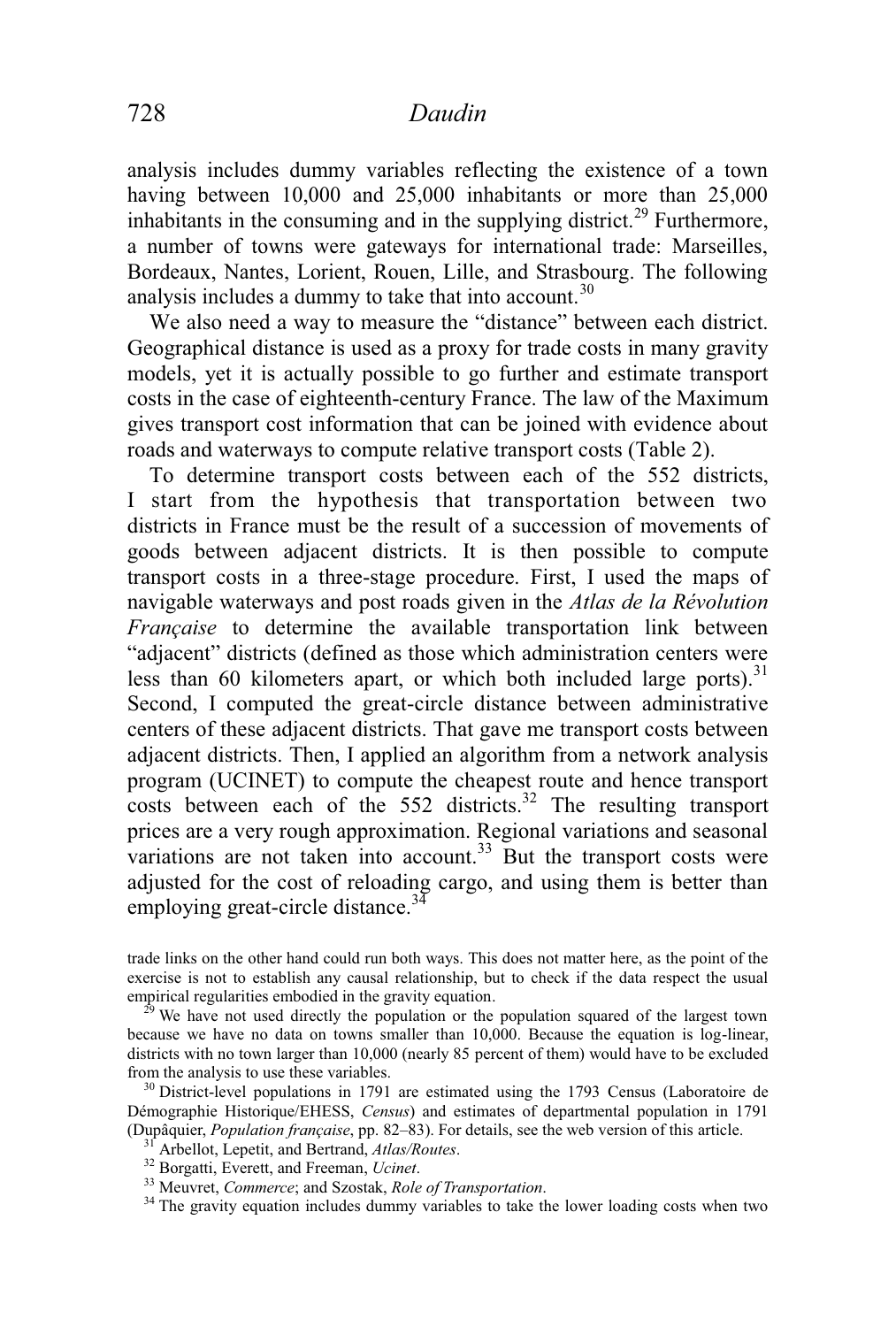| Type of Transport                                                              | Cost Relative to One<br>Kilometer of Trails |  |  |
|--------------------------------------------------------------------------------|---------------------------------------------|--|--|
| Trail (1km)                                                                    |                                             |  |  |
| Road (1km)                                                                     | 0.889                                       |  |  |
| Up-river $(1km)$                                                               | 0.444                                       |  |  |
| Down-river (1km)                                                               | 0.167                                       |  |  |
| Canals (1km)                                                                   | 0.389                                       |  |  |
| Coastal navigation (1km)                                                       | 0.3                                         |  |  |
| Sea: Between Marseilles and one of Bordeaux, Nantes,<br>and Rouen <sup>a</sup> | <i>200</i>                                  |  |  |
| Sea: Between Rouen and one of Bordeaux and Nantes                              | 150                                         |  |  |
| Sea: Between Bordeaux and Nantes                                               | 100                                         |  |  |

| TABLE 2                                         |
|-------------------------------------------------|
| RELATIVE TRANSPORT COSTS FOR A ONE QUINTAL LOAD |

<sup>a</sup> According to data in Carrière, *Négociants marseillais*, pp. 623–24, showing that the cost of transport by direct sea link between Marseilles and Rouen, including insurance, was two-thirds of the cost of transport inland by rivers, canals, and roads. Other sea links are conjectural. They are needed as it was much cheaper per kilometer to ship goods between grand ports than through coastal navigation.

*Notes*: This table should be read in the following way: the price of transporting a load on one kilometer of canal is equal to 38.9 percent of the price of transporting it on one kilometer of trail. The price of transporting a load between Bordeaux and Nantes is 100 times more expensive than transporting it on 1 km of trail. Conjectures are in italics.

*Source*: Le Roux, *Commerce intérieur*, pp. 243–93.

 Internal custom barriers should also be related to trade links. Numerous private tolls (still 1,600 in 1789) and municipal tariffs affected all trade relations, but since they did not change relative trade costs, the gravity equation does not have to take them into account.<sup>35</sup> As for internal custom duties, French provinces were divided in three categories. The first, *Étranger effectif* (provinces actually foreign) included recently annexed provinces that were treated as foreign countries. Goods entering "interior" France from these provinces had to pay custom duties the same way as foreign goods. The second category consisted of provinces united in what was essentially a large custom union, the *Cinq Grosses Fermes* (five large tax farms) that covered a large northern half of France. The remaining area, the *Provinces reputées étrangères* (provinces deemed foreign) included provinces not integrated in the national custom union. They were subject to 21 local tariffs that goods paid at specific points.<sup>36</sup> Although the complexity of the system was a cost in itself, the amount of collected custom taxes was not large. Tariffs collected inside *Provinces réputées étrangères* or between them and the *Cinq Grosses Fermes* represented

districts are on the same sea, year-round river, seasonal river or canal-linked waterways. See the web version of this article for more details.<br><sup>35</sup> Conchon, *Péage en France*.<br><sup>36</sup> Mousnier, *Institutions de la France*, pp. 412–20; and Bosher, *Single Duty Project*.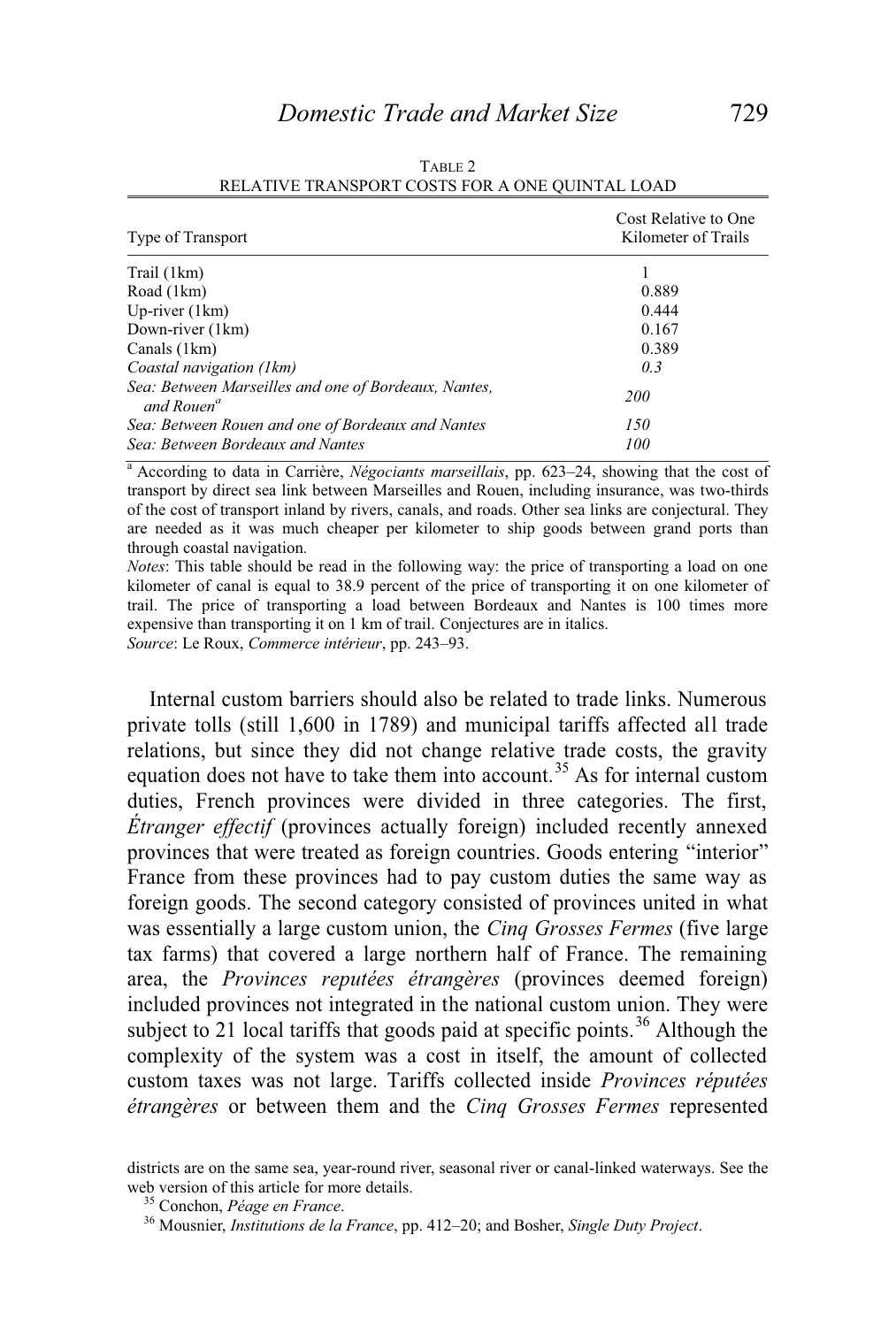only 0.25 percent of French GPP (against 0.7–0.8 percent for external tariffs).37 Still, trade between *Cinq Grosses Fermes* districts was in all likelihood less expensive than trade elsewhere. To reflect that, we introduce a *Cinq Grosses Fermes* dummy variable in the gravity equation to differentiate trade links inside the *Cinq Grosses Fermes* from others.

 Let us now consider our gravity equation. It is estimated for each category of goods. The dependent variable is *Linki,j,k* which takes the value 1 if the district  $i$  supplies the district  $j$  with the good  $k$  and 0 otherwise. Coefficients are estimated via a logit procedure that assumes there is a latent continuous variable  $y_{i,j,k}$  such that  $Link_{i,j,k} = 1$  if  $y_{i,j,k} > 0$ and *Link*<sub>i,jk</sub> = 0 if  $y_{i,j,k} \le 0$ . The latent variable is determined by the following equation, where  $\varepsilon$  is assumed to be independent from the explanatory variables and to have a standard logistic distribution. The coefficients of this equation are estimated through a maximumlikelihood method. The easiest way to interpret the coefficient is to convert them to odds ratios. An odds ratio higher than one means that the variable has a positive effect on the probability that a trading link exists. Table 3 presents the results of these equations and reports odds ratios of interest.

 $y_{i,j,k} = \beta_{0,k}$ 

 $+\beta_{1,k}$ .(log of transport costs from *i* to *j*) +  $\beta_{2,k}$  (1 if *i* and *j* are part of the Cinq Grosses Fermes, 0 otherwise) Trade cost variables  $+\beta_{3\dots6,k}$ . (1 if *i* and *j* are on the same sea, year - round river, seasonal riv er or canal - linked waterway, 0 otherwise) +Supplying districts fixed - effects<sub>ik</sub> + Consuming districts fixed - effects<sub>ik</sub> +  $\varepsilon$ <sub>*ijk*</sub>

 The odds ratios for the trade costs lend credence to the data: they are significantly different from one and closer to zero for heavier goods. Odds ratio for the *Cinq Grosses Fermes* dummy are high and significant (Table 3). $38$ 

 Consuming district characteristics do not explain much of the variance in trade links. When consuming district fixed effects are removed, the quasi- $r^2$  drops only 0.06 to 0.15, depending on the sort of goods involved.39 by contrast, supplying districts variables explain a

<sup>&</sup>lt;sup>37</sup> Mathias and O'Brien, "Taxation in Britain and France," pp. 608, 622, 631–32.<br><sup>38</sup> It might, however, be the case that this dummy also captures the better quality of the transport network in northern France.<br><sup>39</sup> Details are given in the web version of this article.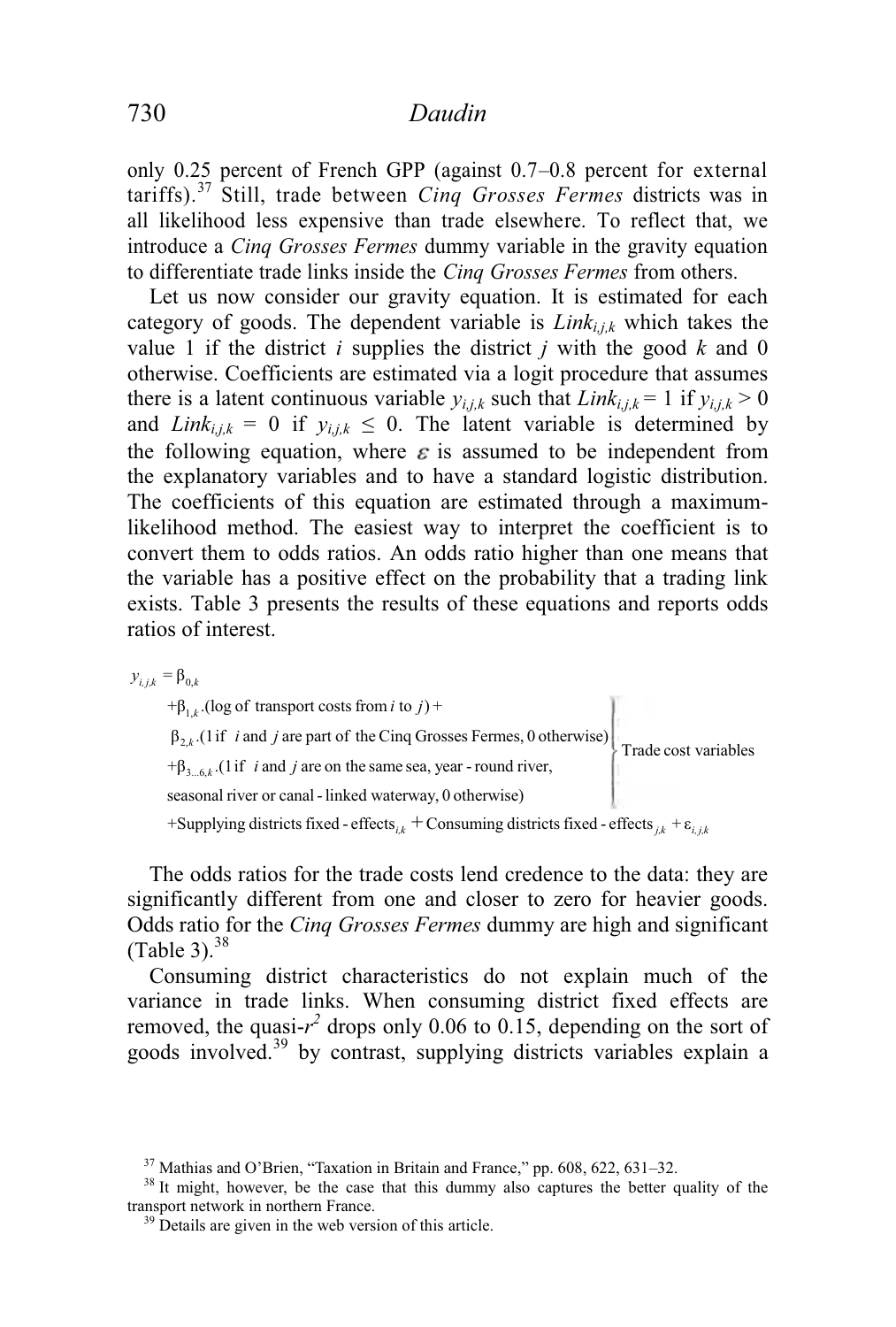|                                     | Log of<br>Transport<br>Costs | Cinq<br>Grosses<br>Fermes | Number of<br>Nontrivial<br>Observations Quasi- $R^2$ |      | Quasi- $R^2$ if<br>Consuming<br>Effects are<br>Removed | Decline in the Decline in the<br>Quasi- $R^2$ if<br>Supplying<br>District Fixed District Fixed<br>Effects are<br>Removed |
|-------------------------------------|------------------------------|---------------------------|------------------------------------------------------|------|--------------------------------------------------------|--------------------------------------------------------------------------------------------------------------------------|
| Cotton                              | $0.17***$                    | $1.8***$                  | 6,873                                                | 0.50 | 0.08                                                   | 0.37                                                                                                                     |
| Hosiery                             | $0.16***$                    | $3.1***$                  | 9,309                                                | 0.42 | 0.09                                                   | 0.22                                                                                                                     |
| Hardware                            | $0.16***$                    | (1.2)                     | 11,484                                               | 0.51 | 0.09                                                   | 0.41                                                                                                                     |
| Misc. production<br>goods           | $0.15***$                    | (1.3)                     | 13,288                                               | 0.58 | 0.13                                                   | 0.45                                                                                                                     |
| Misc. consumption<br>goods          | $0.13***$                    | 1.8***                    | 23,496                                               | 0.51 | 0.09                                                   | 0.36                                                                                                                     |
| Linen and hemp                      | $0.09***$                    | $2.8***$                  | 21,824                                               | 0.50 | 0.11                                                   | 0.30                                                                                                                     |
| Wool and wool<br>cloth              | $0.09***$                    | $2.8***$                  | 24,112                                               | 0.57 | 0.08                                                   | 0.43                                                                                                                     |
| Leather products,<br>hides and hats | $0.06***$                    | $2.7***$                  | 24,728                                               | 0.53 | 0.15                                                   | 0.16                                                                                                                     |
| Iron                                | $0.06***$                    | $8.5***$                  | 8,814                                                | 0.45 | 0.14                                                   | 0.10                                                                                                                     |
| Food items                          | $0.05***$                    | $2.1***$                  | 20,416                                               | 0.55 | 0.06                                                   | 0.26                                                                                                                     |
| <b>Drinks</b>                       | $0.04***$                    | $9.1***$                  | 19,448                                               | 0.53 | 0.14                                                   | 0.21                                                                                                                     |
| Paper                               | $0.02***$                    | (1.5)                     | 11,390                                               | 0.59 | 0.13                                                   | 0.16                                                                                                                     |
| Wood for industry                   | $0.02***$                    | $8.2***$                  | 14,706                                               | 0.67 | 0.12                                                   | 0.10                                                                                                                     |
| Fuel (wood and coal)                | $0.03***$                    | (1.1)                     | 11,088                                               | 0.66 | 0.06                                                   | 0.07                                                                                                                     |

TABLE 3 EXPLAINING TRADE LINKS

\*\*\* = Significant at the 1 percent level.

 $() =$  not significant at the 10 percent level.

*Notes*: The numbers given are not the coefficients but the associated odds ratios. Observations about whether a district supplies itself are excluded. Observations are classified as trivial and excluded from the analysis when a supplying district never supplies any other district in a specific goods category or when a consuming district is never supplied by any other district in a specific goods category. Transhipment costs coefficients are very often insignificant. When they are significant, they are of the wrong sign: they are not reported. This suggests our measure of transport costs might overestimate the advantages of waterways. The table should be read in the following way: multiplying the transport costs between two districts by 2.7 (or increasing their log by one) multiplies the odds ratio that a trading link exists by the value given in the second column of Table 3. In the case of cotton, if the probability was initially 25 percent (odds ratio of 1/3), it is changed to 5.4 percent (odds ratio of 0.057 = 0.17/3). If two districts are in the *Cinq Grosses Fermes*, the odds ratio that a trading link exists is given by the second column. For example, for cotton, the fact that districts A and B are both in the *Cinq Grosses Fermes* multiplies the odds that A sold cotton cloths to B by 1.8. If the probability that A sold cotton cloths to B was 25 percent (odds ratio of 0.33), it rises to 37 percent (odds ratio of 0.6). *Source:* See the text.

large part of the differences in trade links, a sign that consumption patterns are more homogeneous than production patterns (Table 3). That is expected, since there is more specialization in production than in consumption.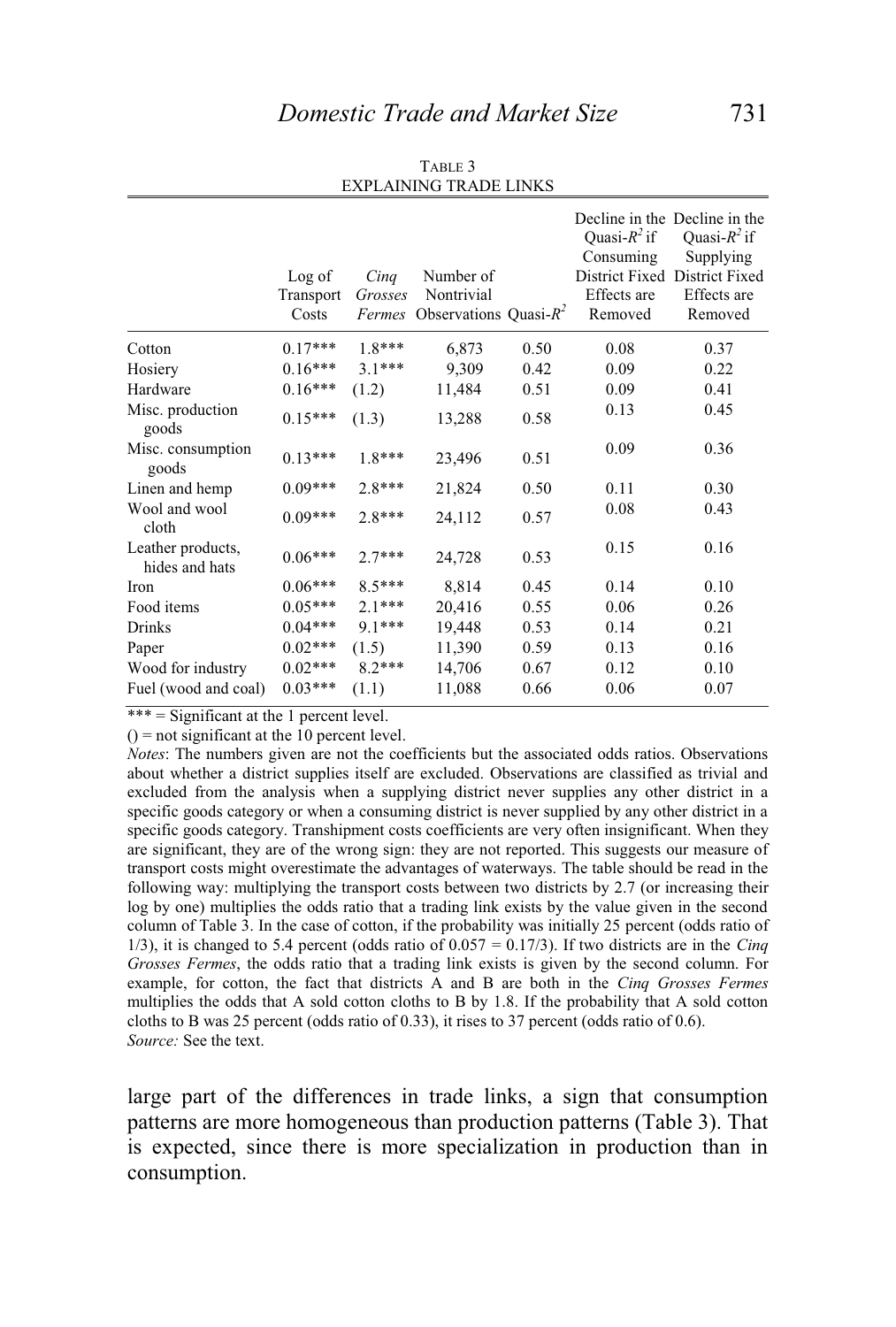To check whether the district fixed effects are plausible, we regress their coefficients in the gravity equation on district-specific variables.40 More specifically, we run the following OLS regressions for each category of goods, where  $f_{e_i}$  is the coefficient (not the associated odd ratio) of the fixed effect for district *i* and *z* indicates whether we are trying to explain the consuming fixed effect or the supplying fixed effect.

 $f e_{i, \text{supply}} = \alpha_{0, \text{supply}} + \alpha_{i, \text{supply}}$  (log of the population in district *i*)  $+\alpha_{2, \text{sum}}$  (1 if *i* includes a town between 10,000 and 25,000 excl. importing towns, 0 otherwise)  $+\alpha_{s, \text{supply}}$  (1 if *i* includes a town larger than 25,000 excl. importing towns, 0 otherwise)  $+\alpha_{\textit{a}}$ <sub>supply</sub> (1 if i includes an importing town, 0 otherwise) +  $\varepsilon_{\textit{i}}$ <sub>supply</sub> and  $f_{e_{i,cons}} = \alpha_{0,cons} + \alpha_{t,cons}$ .(log of the population in district *i*)  $+\alpha$ <sub>cons</sub>.(1 if *i* includes a town between 10,000 and 25,000, 0 otherwise)  $+\alpha_{3,cons}$ .(1 if *i* includes a town larger than 25,000, 0 otherwise)+  $\varepsilon_{i,cons}$ 

 The coefficient of the supplying district variables must be interpreted with some care. If a district A did not furnish other districts with a particular good, its observations are classified as trivial and they are dropped.41 As a result, the coefficient of the supply district variables only indicates whether, among districts actually furnishing a given good, some supplied more districts than others.<sup>42</sup>

 With this limitation in mind, it is clear that urban centers in supplying districts played a positive role in determining the number of supplied districts for many goods (Table 4). Larger towns and importing towns played a larger role. Urban centers did not play a statistically significant role, however, for hardware, drinks (mainly wine), paper, iron, wood, and fuel. Except for hardware and paper, all of these goods were agricultural products, and so were unlikely to be manufactured in cities. And even hardware often had to be made near sources of fuel that were outside cities. Similarly, the negative role played by population for iron and wood can be explained by local wood demand for heating and construction. The supply results therefore seem plausible, which lends further support to the credibility of the data. $43$ 

<sup>&</sup>lt;sup>40</sup> I thank James Forman-Peck for helping me with this method.

<sup>&</sup>lt;sup>41</sup> The same happens when a district did not consume goods in specific goods category coming from any other districts, but that situation is rare.<br> $42$  It is actually possible to study the characteristics of districts that supplied some goods

compared to those that supplied none. The web version of this article includes this analysis.<br><sup>43</sup> The result for the consuming district fixed effects are given in the web version of this article.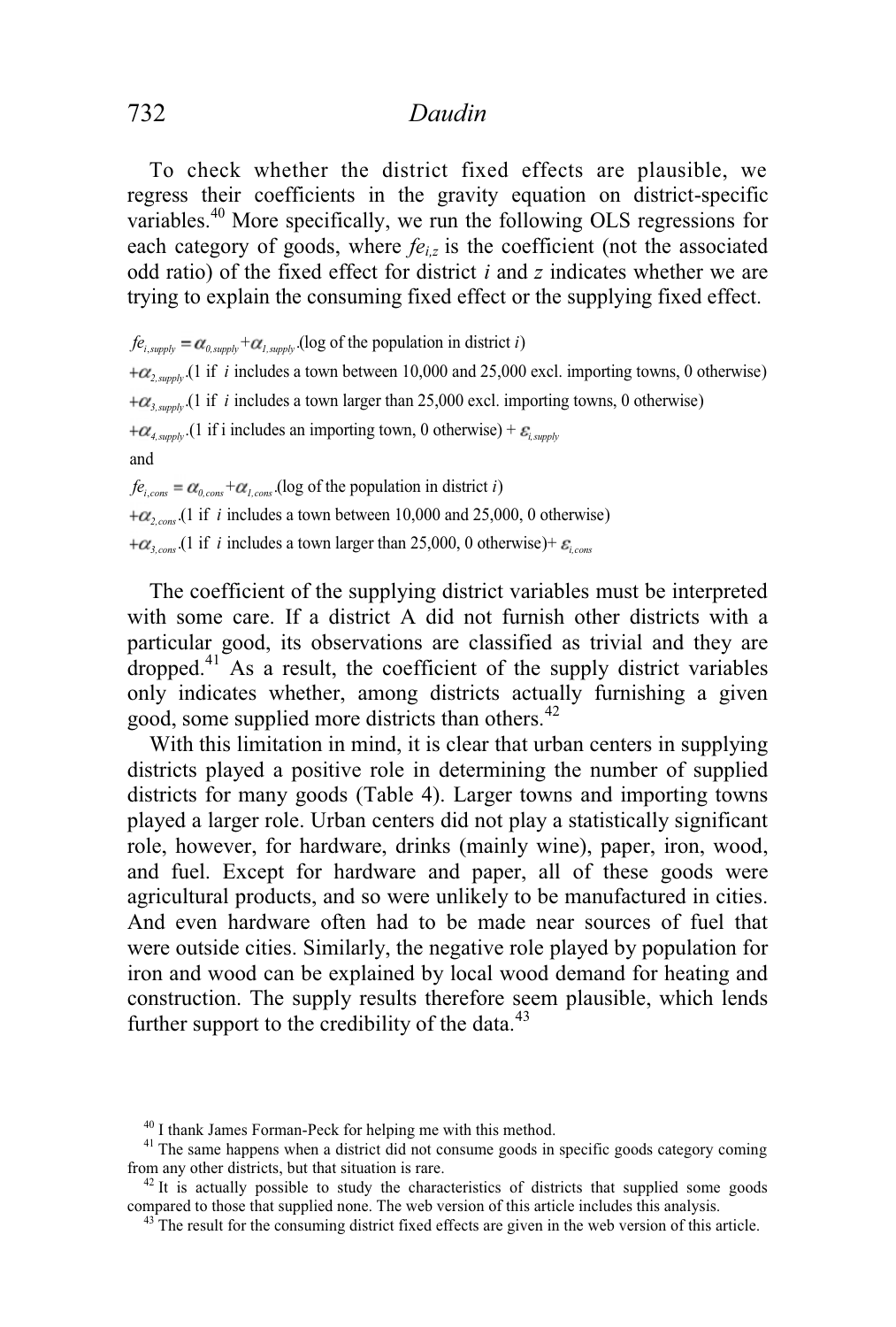|                                     | Log of the<br>Population | Town Between<br>10,000 and<br>25,000<br>(not)<br>importing) | Town of<br>More Than<br>25,000<br>(not)<br>importing) | Importing<br>Town | Number of<br>Supplying<br>Districts | Adjusted<br>$R^2$ |
|-------------------------------------|--------------------------|-------------------------------------------------------------|-------------------------------------------------------|-------------------|-------------------------------------|-------------------|
| Cotton                              | (0.11)                   | (0.05)                                                      | $1.82**$                                              | $2.73***$         | 79                                  | 0.18              |
| Hosiery                             | $(-0.53)$                | $0.69*$                                                     | $2.59***$                                             | $1.80*$           | 107                                 | 0.21              |
| Hardware                            | (0.45)                   | (0.05)                                                      | (0.56)                                                | (1.47)            | 132                                 | 0.02              |
| Misc. production<br>goods           | (0.60)                   | $0.92**$                                                    | $1.99***$                                             | $5.72***$         | 151                                 | 0.34              |
| Misc. consumption<br>goods          | (0.05)                   | $0.83***$                                                   | $2.47***$                                             | $5.55***$         | 267                                 | 0.33              |
| Linen and hemp                      | $0.70***$                | (0.24)                                                      | (0.41)                                                | $1.54*$           | 248                                 | 0.08              |
| Wool and wool cloth                 | (0.19)                   | $0.70*$                                                     | $2.60***$                                             | $2.39***$         | 274                                 | 0.10              |
| Leather products,<br>hides and hats | $(-0.07)$                | $0.35*$                                                     | $1.73***$                                             | $1.54***$         | 281                                 | 0.11              |
| Iron                                | $-0.98***$               | $(-0.33)$                                                   | (0.66)                                                | (1.54)            | 113                                 | 0.08              |
| Food items                          | (0.18)                   | (0.47)                                                      | (0.46)                                                | $2.53***$         | 233                                 | 0.07              |
| Drinks                              | (0.1)                    | (0.73)                                                      | (0.90)                                                | (0.12)            | 221                                 | 0.01              |
| Paper                               | $(-0.04)$                | (0.12)                                                      | $(-0.01)$                                             | (0.14)            | 134                                 | $-0.03$           |
| Wood for industry                   | $-0.86**$                | $(-0.80)$                                                   | $-1.80*$                                              | $(-1.30)$         | 171                                 | 0.09              |
| Fuel (wood and coal) $(-0.32)$      |                          | $(-0.13)$                                                   | $(-0.45)$                                             | (0.07)            | 132                                 | $-0.01$           |

| TABLE 4                                                      |  |
|--------------------------------------------------------------|--|
| EXPLAINING SUPPLYING DISTRICT FIXED EFFECTS: OLS REGRESSIONS |  |

 $*** =$  Significant at the 1 percent level.

 $*$  = Significant at the 10 percent level.

 $() = not significant at the 10 percent level.$ 

*Note*: The dependent variables are fixed effect coefficients from the logit gravity model. See the text for details.

*Sources*: See the text.

### MEASURING THE SIZE OF FRENCH MARKETS

 Since the data seem credible, we can see what they reveal about market size. The easiest way to measure the size of the market for a specific good coming from a specific district would be simply to sum the population of all the districts that have declared they are consuming it, but that approach is not possible because the *Tableaux du Maximum*  do not exist for every consuming district. Yet it is possible to use the model estimated in the preceding section to compute the probability that each district is consuming goods coming from each supplying district. Summing the population of each consuming district weighted by these probabilities yields an expected market size for each supplying district. For example, if Marseilles were predicted to have a 90 percent probability of supplying every French district in various consumption goods, its expected market size would be equal to 90 percent of the French population.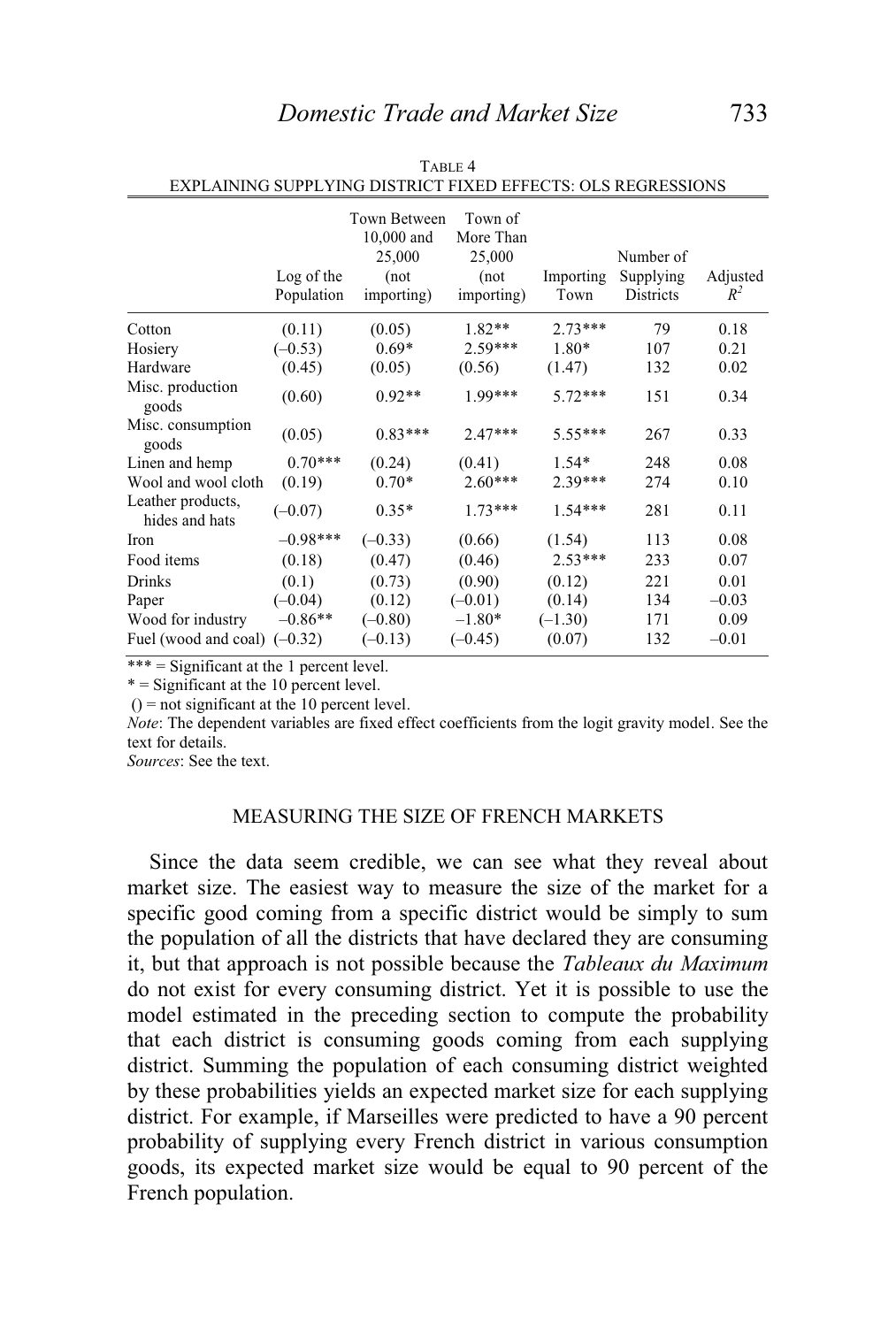The estimates of market size are computed in a two-step process. The first step is to estimate a new gravity equation without the consuming district-fixed effects, but including all consuming districtspecific variables (log of population, town between 10,000 and 25,000, and town larger than 25,000). Its results are similar to the preceding ones and are not repeated. As expected, this model has less explanatory power. The measurable characteristics of the consuming districts are often significant, but cannot replace fully the information provided by the consumer district-fixed effects. Trade costs have less of an effect, suggesting that consumer district dummies were capturing part of the remoteness factor of some districts and not simply the whims of their national agents. The second step is to apply the results of this gravity equation "out of sample" to compute the probability that each and every French district was consuming goods coming from a specific supplying district using bilateral variables, supplying districts fixed effects and consuming district-specific variables. This yields, for example, the probability that each French district was being supplied by the districts of L'Aigle (French department of the Orne) in hardware goods and by Angoulême (Charente) in paper goods (Figures 3A and 3B).<sup>44</sup> Proximity is the determinant factor in determining supplying areas, but urbanization, population, and the borders of the internal custom union also play a role. For each good and each supplying district, we then add up the population of all the consuming districts weighted by the estimated probability that each consuming district is actually supplied by the supplying district in question. The standard errors in the estimates are used to compute 95 percent confidence interval around the expected market size (Table 5).

 For all but the lowest value-to-weight goods, the estimated French market sizes for the main suppliers were larger than the whole of Britain (9.9 million inhabitants in  $1790$ ).<sup>45</sup> Some of the supply centers with the largest markets did admittedly specialize in the redistribution of imports, especially in the case of cotton and miscellaneous consumption goods (including colonial goods), as in the case of Rouen and Hennebont in Brittany. But the majority of the supply centers listed in Table 5 were inland producers, such as Troyes and Amiens.

<sup>44</sup> The pin factory so famously described by Adam Smith was in L'Aigle (Smith, *Wealth of Nations*; and Peaucelle, "Pin Making Example"). I am grateful to Robert Allen for pointing this out to me. 45 Extrapolated from Maddison, *World Economy*; and Crafts, *British Economic Growth*.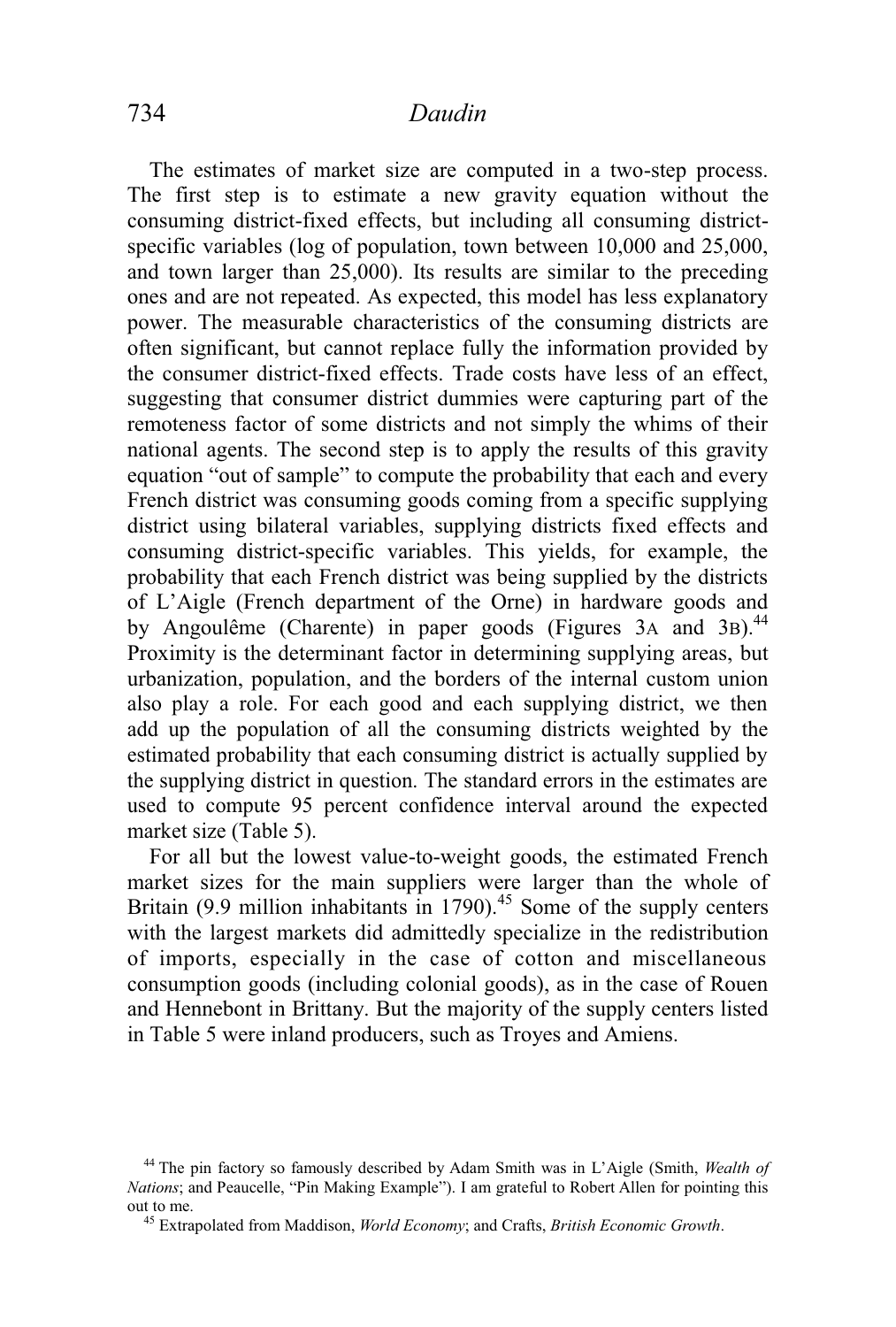

FIGURE 3A PROBABILITY OF A DISTRICT BEING SUPPLIED IN HARDWARE GOODS BY L'AIGLE

*Note*: Map produced with *Philcarto*, http://philgeo.free.fr. The thick lines represent the borders of the internal custom union (*Cinq Grosses Fermes*).



FIGURE 3B PROBABILITY OF A DISTRICT BEING SUPPLIED IN PAPER GOODS BY ANGOULÊME *Note:* Map produced with *Philcarto*, http://philgeo.free.fr.

*Sources:* See the text.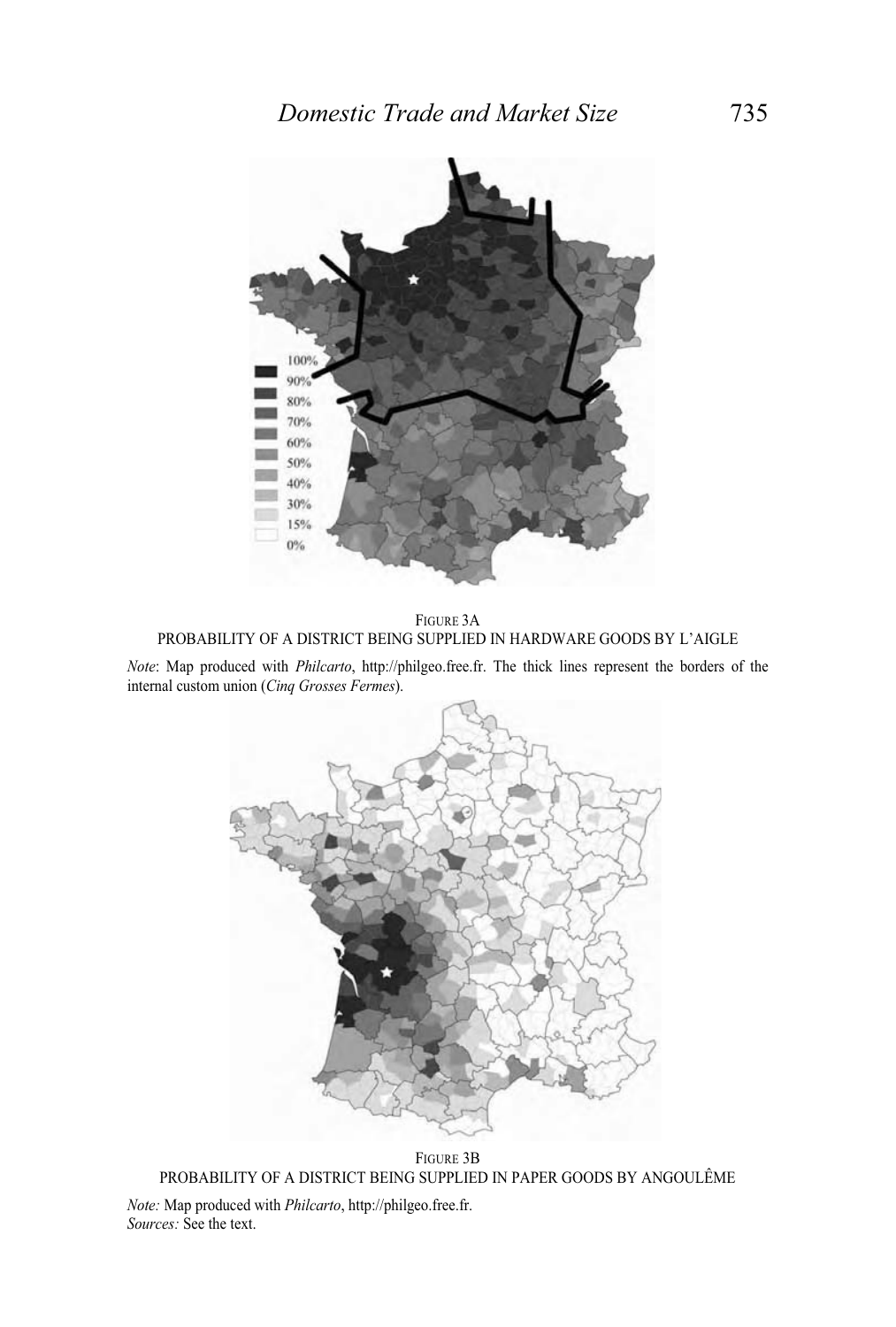| Misc. Production Goods<br>27.9[26.2-28.5] Saint-Étienne 25.3[22.8-26.9] Marseille<br>26.5[24.5-27.6] L'Aigle |                     | Hardware                                                                                                                                                                                                                                                                                                                                          |                                                                                        | Misc. Consumption Goods                                                                          |  |
|--------------------------------------------------------------------------------------------------------------|---------------------|---------------------------------------------------------------------------------------------------------------------------------------------------------------------------------------------------------------------------------------------------------------------------------------------------------------------------------------------------|----------------------------------------------------------------------------------------|--------------------------------------------------------------------------------------------------|--|
|                                                                                                              |                     |                                                                                                                                                                                                                                                                                                                                                   |                                                                                        |                                                                                                  |  |
|                                                                                                              |                     |                                                                                                                                                                                                                                                                                                                                                   |                                                                                        | $27.8[26.0 - 28.5]$                                                                              |  |
|                                                                                                              |                     | 22.3[19.6-24.4]                                                                                                                                                                                                                                                                                                                                   | Aix                                                                                    | 22.1[19.4-24.2]                                                                                  |  |
|                                                                                                              |                     |                                                                                                                                                                                                                                                                                                                                                   |                                                                                        | 20.7[17.9-23.1]                                                                                  |  |
|                                                                                                              |                     |                                                                                                                                                                                                                                                                                                                                                   |                                                                                        | 20.4[17.6-22.7]                                                                                  |  |
|                                                                                                              |                     |                                                                                                                                                                                                                                                                                                                                                   |                                                                                        | 19.4[16.6-21.8]                                                                                  |  |
|                                                                                                              |                     |                                                                                                                                                                                                                                                                                                                                                   |                                                                                        | Wool and Wool Cloth                                                                              |  |
|                                                                                                              |                     | $20.4[17.1 \text{---} 23.0]$                                                                                                                                                                                                                                                                                                                      | Amiens                                                                                 | $28.0[26.5 - 28.5]$                                                                              |  |
|                                                                                                              |                     | $14.0[11.0 - 17.1]$                                                                                                                                                                                                                                                                                                                               | Rouen                                                                                  | 26.1[24.1-27.3]                                                                                  |  |
|                                                                                                              |                     | 12.8[9.7—16.0]                                                                                                                                                                                                                                                                                                                                    | Reims                                                                                  | 25.6[23.5-27.0]                                                                                  |  |
|                                                                                                              |                     | $10.1[7.1 - 13.5]$                                                                                                                                                                                                                                                                                                                                | Sedan                                                                                  | 25.5[23.3-26.9]                                                                                  |  |
|                                                                                                              |                     | $9.6[7.0 - 12.5]$                                                                                                                                                                                                                                                                                                                                 | Louviers                                                                               | 23.2[20.9-25.1]                                                                                  |  |
|                                                                                                              |                     |                                                                                                                                                                                                                                                                                                                                                   |                                                                                        |                                                                                                  |  |
|                                                                                                              |                     |                                                                                                                                                                                                                                                                                                                                                   |                                                                                        |                                                                                                  |  |
|                                                                                                              |                     | $17.1[14.3 - 19.8]$                                                                                                                                                                                                                                                                                                                               |                                                                                        |                                                                                                  |  |
|                                                                                                              |                     | $10.7[8.3 - 13.3]$                                                                                                                                                                                                                                                                                                                                |                                                                                        |                                                                                                  |  |
|                                                                                                              |                     | $5.2[3.4 - 7.7]$                                                                                                                                                                                                                                                                                                                                  |                                                                                        |                                                                                                  |  |
|                                                                                                              |                     | $5.2[3.2 - 7.9]$                                                                                                                                                                                                                                                                                                                                  |                                                                                        |                                                                                                  |  |
| Château-Gontier 11.6 [8.8-14.8]                                                                              |                     | $4.6[2.9 - 6.9]$                                                                                                                                                                                                                                                                                                                                  |                                                                                        |                                                                                                  |  |
|                                                                                                              | Paper               |                                                                                                                                                                                                                                                                                                                                                   | Food Items                                                                             |                                                                                                  |  |
| $9.7[7.3 - 12.4]$                                                                                            | Angoulême           | $8.3[5.8 - 11.2]$                                                                                                                                                                                                                                                                                                                                 | Dieppe                                                                                 | 16.6[13.7—19.4]                                                                                  |  |
| $6.6[4.5-9.2]$                                                                                               | Tournon             | $4.2[2.6 - 6.5]$                                                                                                                                                                                                                                                                                                                                  | Marseille                                                                              | $12.0[9.3 - 15.0]$                                                                               |  |
| $6.4[4.4 - 8.9]$                                                                                             | Rouen               | $3.6[2.0 - 5.9]$                                                                                                                                                                                                                                                                                                                                  | <b>Bergues</b>                                                                         | $10.9[8.3 - 13.9]$                                                                               |  |
| $6.1[4.0 - 8.8]$                                                                                             | Thiers              |                                                                                                                                                                                                                                                                                                                                                   | Boulogne                                                                               | $9.9[7.3 - 12.8]$                                                                                |  |
| $6.1[4.1 - 8.7]$                                                                                             | Montargis           | $2.7[1.3 - 5.0]$                                                                                                                                                                                                                                                                                                                                  |                                                                                        | Montivilliers 9.7[6.9-12.8]                                                                      |  |
| Fuel (wood and coal)                                                                                         |                     | Wood for Industry                                                                                                                                                                                                                                                                                                                                 |                                                                                        | Iron                                                                                             |  |
|                                                                                                              | Soissons            |                                                                                                                                                                                                                                                                                                                                                   |                                                                                        | $2.9[1.5 - 5.2]$                                                                                 |  |
| $1.1[0.3 - 3.3]$                                                                                             | Clermont            | $1.9[0.9 - 3.7]$                                                                                                                                                                                                                                                                                                                                  | Joinville                                                                              | $2.5[1.2 - 4.8]$                                                                                 |  |
| $1.0[0.5-2.1]$                                                                                               | Aleçon              | $1.4[0.4 - 3.7]$                                                                                                                                                                                                                                                                                                                                  | Châtillon-<br>sur-Seine                                                                | $2.5[1.2 - 4.9]$                                                                                 |  |
| $0.9[0.5 - 2.8]$<br>$0.9[0.6 - 2.2]$                                                                         | Lamballe<br>L'Aigle | $1.3[0.4 - 3.2]$<br>$1.3[0.4 - 3.5]$                                                                                                                                                                                                                                                                                                              | La Charité<br>Bordeaux                                                                 | $2.2[0.9 - 4.7]$<br>$2.1[1.0 - 4.3]$                                                             |  |
|                                                                                                              | $1.2[0.5 - 2.6]$    | 22.5[19.9-24.6] Paris<br>22.3[19.6-24.4] Thiers<br>18.6[15.7-21.2] Rouen<br>26.0[23.8-27.3] Orléans<br>22.3[19.3-24.5] Troyes<br>18.3[15.1-21.1] Rouen<br>17.6[14.5-20.4] Angers<br>Villefranche-Rhône 14.8[11.5-18.0] Amiens<br>21.7[19.2-23.9] Paris<br>$21.0[18.4 - 23.3]$ Lyon<br>14.3[11.5-17.2] Rouen<br>11.7 [9.2-14.7] Niort<br>Marseille | Hosiery<br>Leather Products,<br>Hides and Hats<br>$3.0[1.7 - 5.4]$<br>$2.7[1.5 - 4.7]$ | 20.4[17.5-22.9] Montpellier<br>19.7[16.6-22.4] Rouen<br>17.8[14.7-20.5] Bordeaux<br>Saint-Dizier |  |

TABLE 5 ESTIMATED POPULATION OF THE LARGEST MARKETS FOR HIGH VALUE-TO-WEIGHT GOODS

*Notes:* Population estimates are in millions. Ninety-five percent confidence intervals for the estimates are in brackets.

*Sources*: See the text.

 To be sure, population might not be the right comparison metric, since French customers had certainly a smaller purchasing power than British customers. Real GDP per capita was 70 percent higher in Britain than in France in 1791.<sup>46</sup> Nominal GDP per capita was 75 percent

46 The British real GDP per capita in 1790 was computed based on Maddison's estimate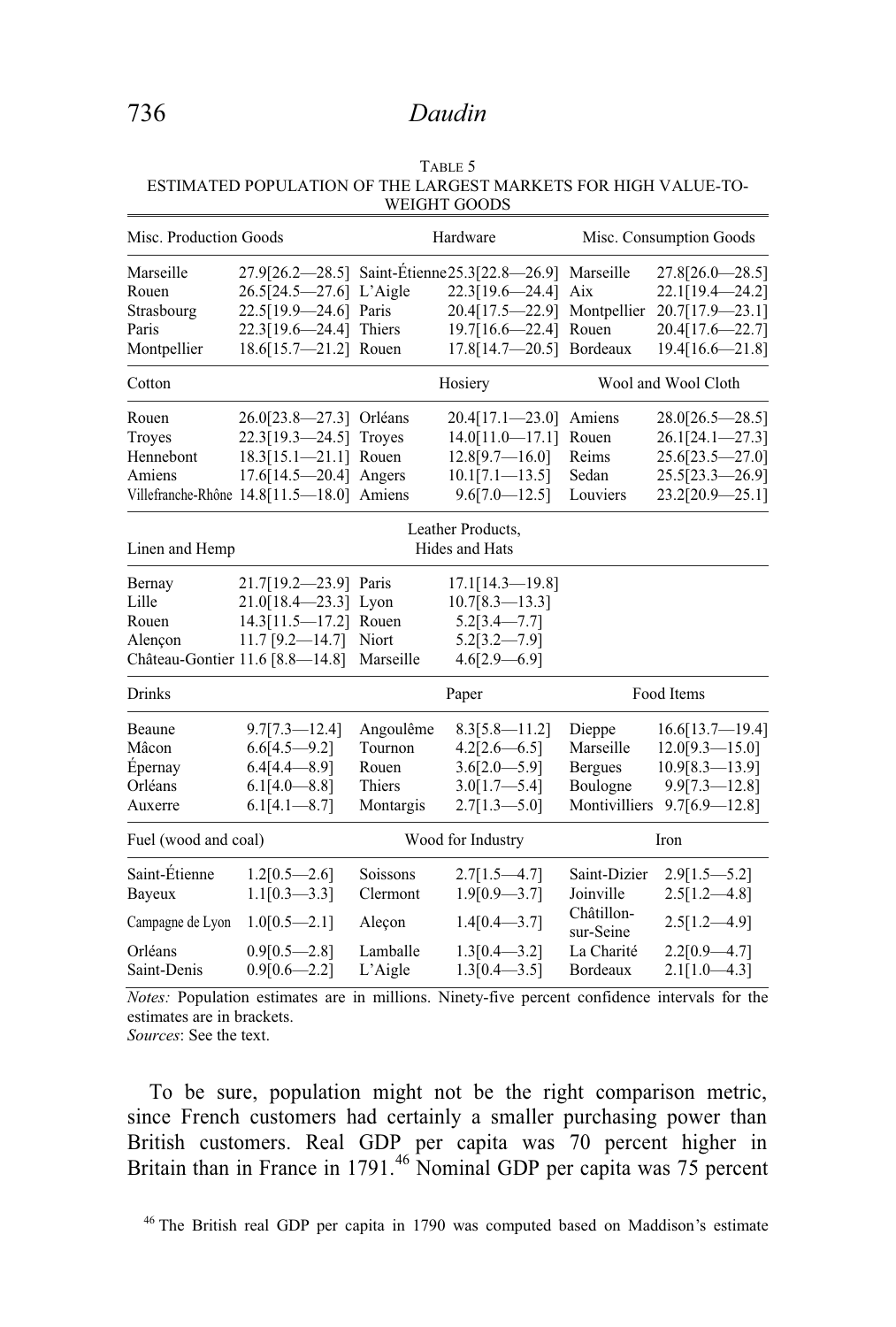higher.<sup>47</sup> According to David Landes, one key difference between Britain and France in explaining different levels of technical innovation was the aggregate disposable income.<sup>48</sup> Setting the subsistence level according to Angus Maddison's estimates at 400 1990 USD, disposable real income per capita was 110 percent higher in Britain than in France.<sup>49</sup> The comparison in nominal disposable income terms is more difficult, as we do not know what the price of the subsistence basket was in France and in Britain. If we assume that the income level of the poorest category of the population (cottagers, poor and vagrants in England and Wales, agricultural day laborers and servants in France) was equal to the price of the subsistence basket, then disposable nominal income per capita was 85 percent higher in Britain than in France.<sup>50</sup> Even if we use the criterion that is less favorable to France (real disposable income), French markets for many goods were still larger than Britain as a whole. Such markets include hardware and cotton (Table 6). Higher inequality in France could conceivably have restricted market size in France by biasing demand toward luxury products such as silk.<sup>51</sup> Yet recent computations suggest that inequality in France was not higher than in Britain.<sup>52</sup>

 Perhaps France only comes out ahead because we look at high valueto-weight goods. Obviously, the French markets for iron and coal were smaller than the whole of Britain. It would be interesting to compare them with the actual markets for them in Britain. Lower British transport costs probably gave British producers access to a larger market. Unfortunately, we do not have enough information on the size of the British markets for

of the British GDP in 1801 and Craft's estimate of the real growth rate between 1780 and 1800 (Maddison, *World Economy*; and Crafts, *British Economic Growth*). The French real GDP per capita in 1790 was computed based on Maddison's estimate of the French GDP in 1820 and Toutain's estimate of the real growth rate between the 1780s and the 1820 (Toutain, "Le produit intérieur brut"). 47 The U.K. nominal GDP per capita in 1790 comes from Veverka, "Government

Expenditure," quoted in Officer, "GDP for the United Kingdom." It is transformed into the British nominal GDP per capita using the ratio between the U.K. real GDP and the British real GDP in 1801 given by Maddison. The French nominal GDP comes from Toutain and the French population from Dupâquier, *Population française*. The comparison is made assuming that a

pound sterling is equal to 25 francs.<br><sup>48</sup> Landes, *Unbounded Prometheus*, pp. 47–48. I am grateful to Patrick O'Brien for pointing this reference out to me.

<sup>&</sup>lt;sup>49</sup> From Maddison, *Chinese Economic Performance*; and Milanovic, Lindert, and Williamson, "Ancient Inequality."

 $^{50}$  Morrisson and Snyder, "Income Inequality of France"; and Lindert and Williamson, "England's Social Tables."

<sup>&</sup>lt;sup>51</sup> Murphy, Shleifer, and Vishny, "Income Distribution"; and Zweimüller, "Impact of Inequality."<br><sup>52</sup> Morrisson and Snyder, "Income Inequality of France"; and Hoffman et al., "Real Inequality,"

pp. 342 and 345. More details are available in the web version of this article.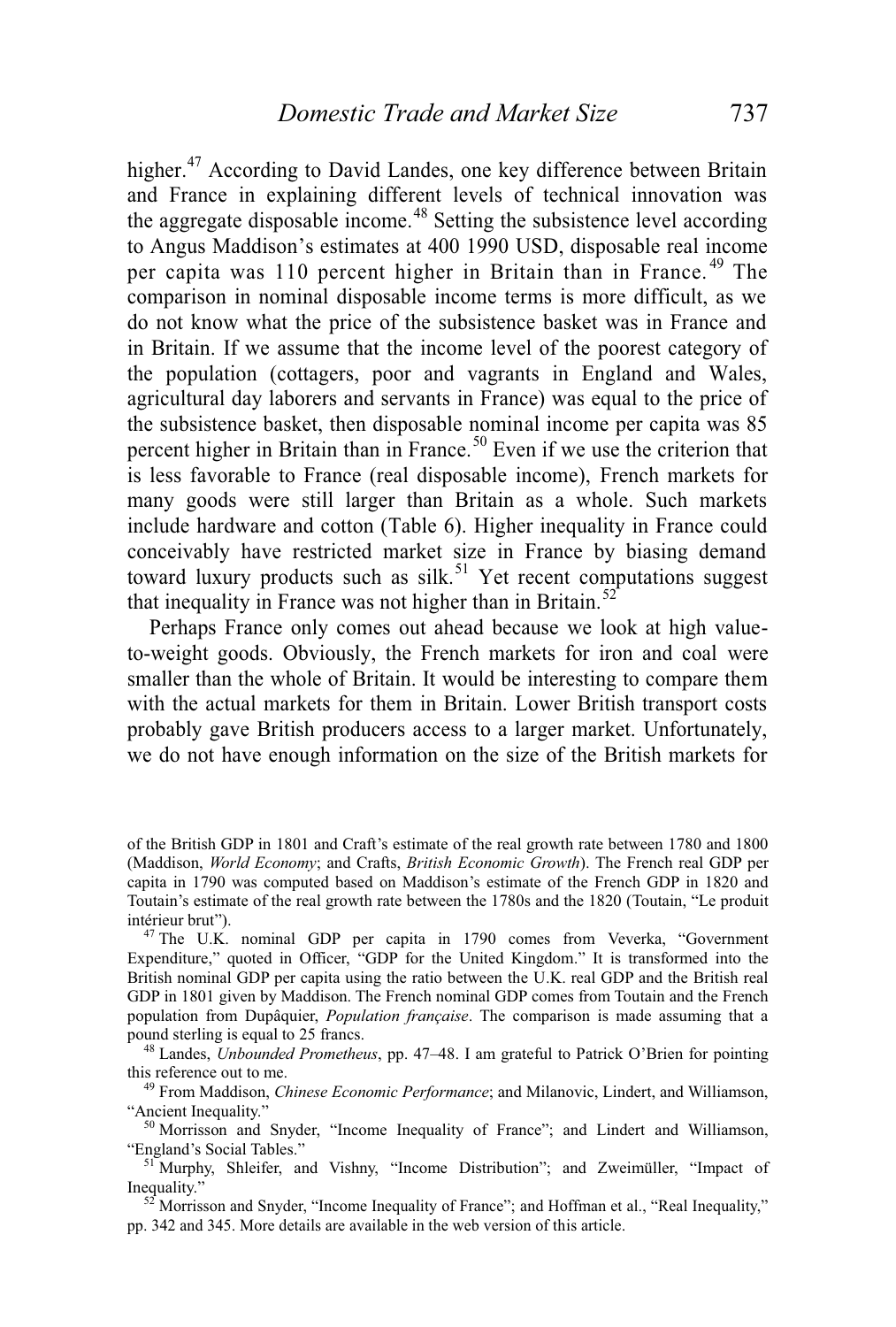| Criterion               | Population | Real<br>Income | Nominal<br>Income | Nominal<br>Disposable<br>Income | Real<br>Disposable<br>Income |
|-------------------------|------------|----------------|-------------------|---------------------------------|------------------------------|
| Wool and wool cloth     | 14         |                |                   |                                 |                              |
| Misc. production goods  | 12         |                |                   |                                 |                              |
| Misc. consumption goods | 12         |                |                   |                                 |                              |
| Hardware                |            |                |                   |                                 |                              |
| Cotton                  |            |                |                   |                                 |                              |
| Linen and hemp          |            |                |                   |                                 |                              |
| Hosiery                 |            |                |                   |                                 |                              |
| Leather products        |            |                |                   |                                 |                              |
| Food items              |            |                |                   |                                 |                              |

TABLE 6 NUMBER OF FRENCH MARKETS LARGER THAN BRITAIN AT THE NINETY-FIVE PERCENT CONFIDENCE LEVEL

*Sources*: See the text.

these two goods. But the same objection does not apply to textiles and hardware, two key goods for innovations during the Industrial Revolution.

Another concern is that international markets might matter more than domestic ones. But in the late eighteenth century, Britain did not have more potential international customers than France. After the American Revolution and before Haiti gained its independence and Britain established full control in India, French overseas colonies and the British ones had total population that differed by less than one million people.<sup>53</sup> The situation was of course very different after 1793, when France was cut off from intercontinental trade because of British naval supremacy. But in the late 1780s both countries had access to the full extent of European and world markets: French trade networks reached as many potential customers as British trade networks, even if they did so with less success. French exports (including reexports) in 1787 were £15.5 million and British exports in 1784–1786 were £13.5 million. French exports in industrial goods were £7 million and British industrial exports were £11 million.<sup>54</sup> This £4 million difference was less than 5 percent of French industrial production.<sup>55</sup>

#### **CONCLUSION**

 The data gathered by the French government in 1794 are an exceptional gateway to the study of French domestic trade at the end of the eighteenth century. The information they provide is plausible and

<sup>53</sup> Etemad, *Possession*, pp. 308–11. 54 Arnould, *De la balance du commerce* ; Davis, *Industrial Revolution*; and Daudin, *Commerce et prospérité*. 55 Toutain, "Le produit intérieur brut."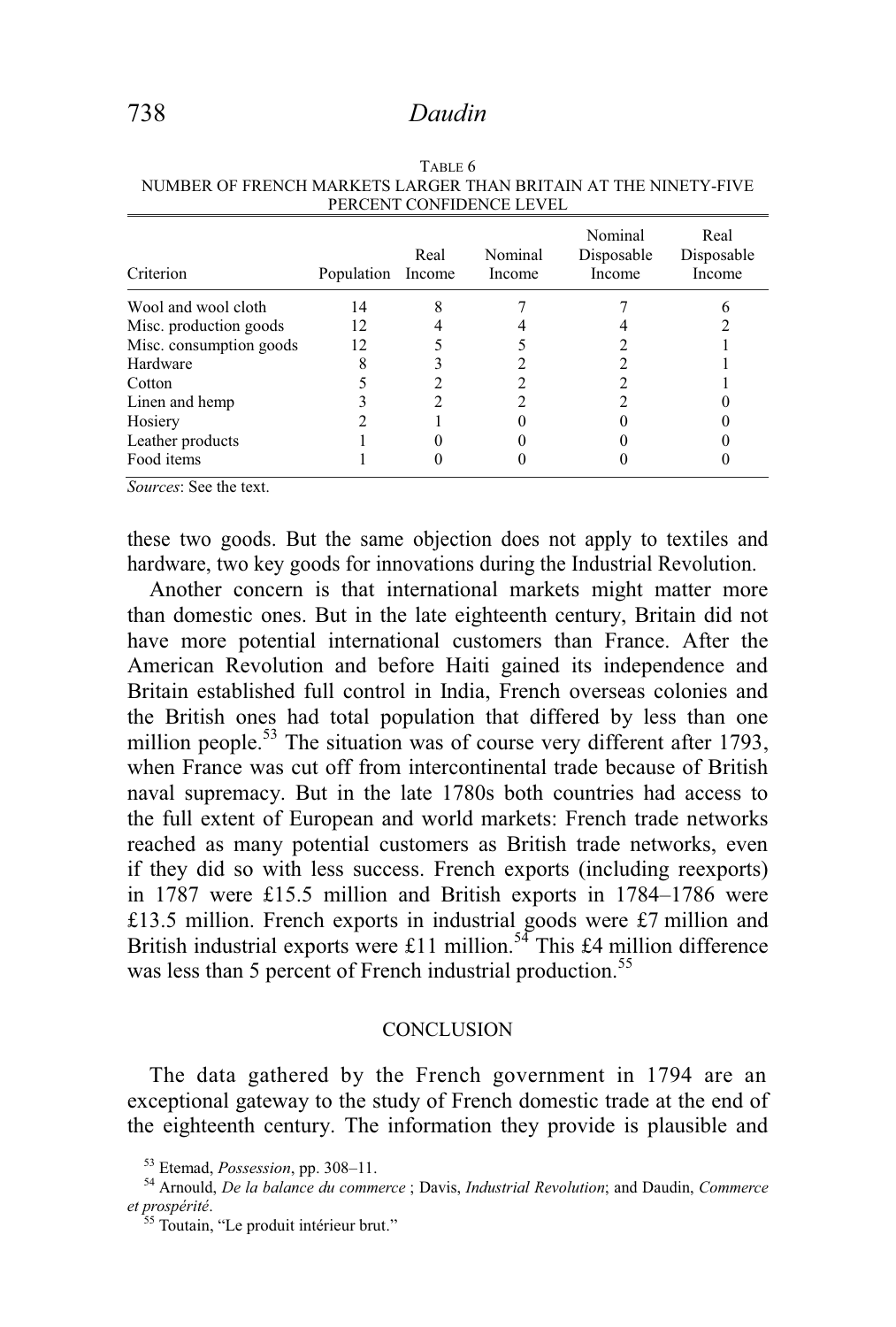compatible with other sources, and the *Tableaux du Maximum* could be used to explore other aspects of the late-eighteenth-century French economy. They could complete available regional production data to shed light on French geographical inequalities. They could be compared with departmental level data collected during the Napoleonic area, or with prices (for example, the monthly evolution of the value of paper money in each department, as suggested by François Velde) to study the diffusion of monetary shocks.

 For our purposes, the *Tableaux* demonstrate that numerous French producers had access to domestic markets that were larger than those in Britain. That was true in particular in hardware and textiles. Given the emphasis that economic growth models place on market size and the general consensus that fragmented markets handicapped France, that is a startling result.

 We are not arguing that France should have industrialized before Britain. Rather, our claim is that size-innovation relationships do not explain the course of the Industrial Revolution. Market integration in a preindustrial setting might still be useful to understand the relatively rapid French growth during the eighteenth century. Adam Smith could certainly not predict the emergence and future form of the Industrial Revolution by describing the division of labor in a French pin factory. But he still uncovered an important path to higher productivity.

#### **REFERENCES**

- Anderson, James E., and Eric van Wincoop. "Trade Costs." *Journal of Economic Literature* 42, no. 3 (2004): 691–751.
- Arbellot, G., Bernard Lepetit, and J. Bertrand. *Atlas de la Révolution Française, Routes et voies de communication t. 1*. Edited by Serge Bonin and Claude Langlois. Paris: EHESS, 1987.
- Arnould. *De la balance du commerce et des relations commerciales extérieures de la France dans toutes les parties du globe particulièrement à la fin du règne de Louis XIV et au moment de la révolution*. 3 vol., dont 1 de tableaux vols. Paris: Buisson, 1791.
- Baldwin, Richard, and Daria Taglioni. "Gravity for Dummies and Dummies for Gravity Equations." NBER Working Paper No. 12516, Cambridge, MA, 2006.
- Béaur, Gérard, and Philippe Minard. *Atlas de la Révolution Française, Économie t. 10*. Edited by Serge Bonin and Claude Langlois. Paris: EHESS, 1997.
- Bernard, A. B., and J. B. Jensen. "Why Some Firms Export." *Review of Economics and Statistics* 86, no. 2 (2004): 561–69.
- Berry, Brian J. L. "Interdependency of Spatial Structure and Spatial Behavior: A General Field Theory Formulation." *Papers of the Regional Science Association* 21 (1968).
- Borgatti, S. P., M. G. Everett, and L. C. Freeman. *UCINET 6 Social Network Analysis Software v. 6.125*. Cambridge, MA: Harvard Analytic Technologies, 2006.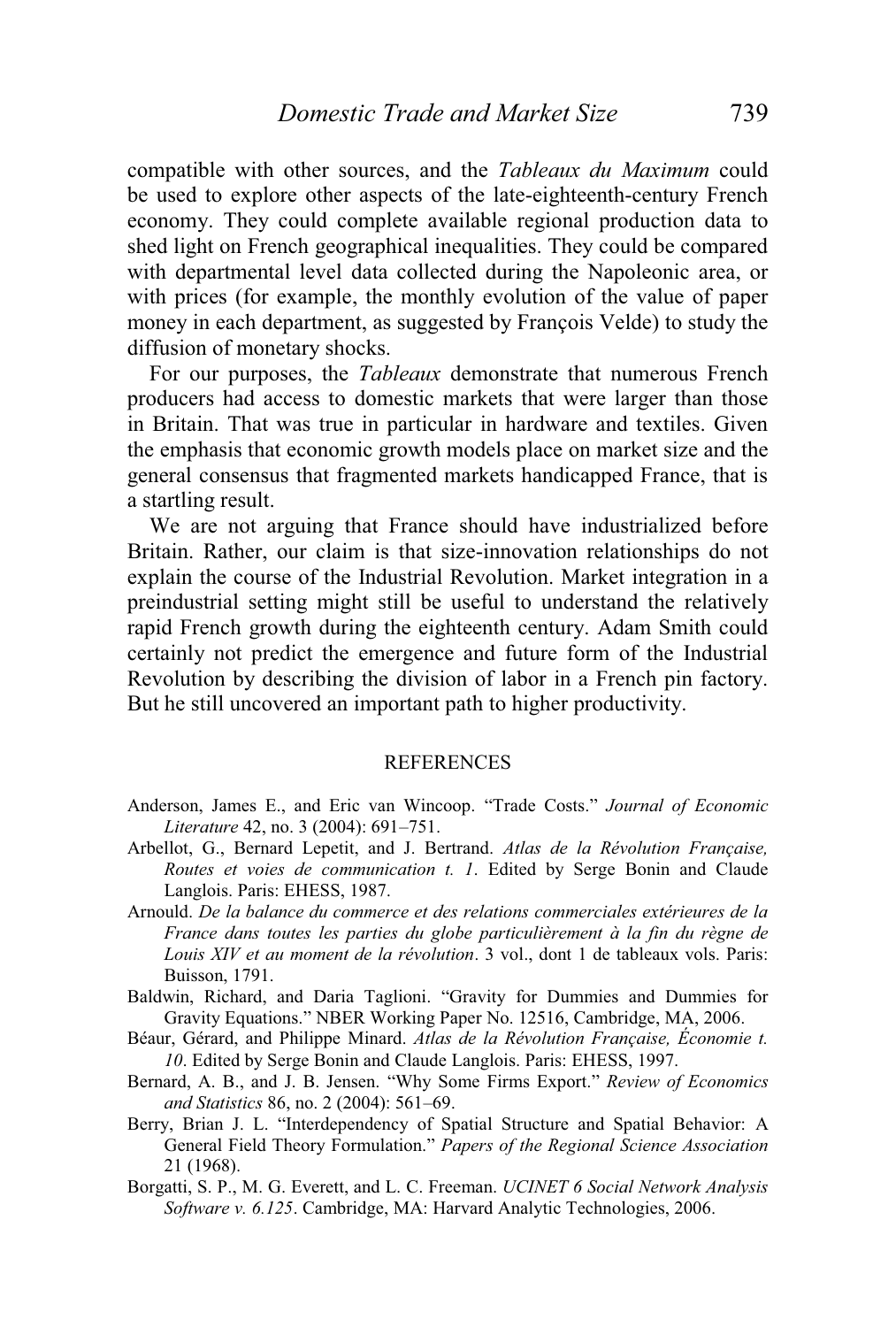- Bosher, J. F. *The Single Duty Project: A Study of the Movement for a French Custom Union in the Eighteenth Century*. London: Athlone Press, 1964.
- Bourgin, H., and G. Bourgin. *L'industrie sidérurgique en France au début de la Révolution*. Paris: Imprimerie Nationale, 1920.
- Caron, P. *Le Maximum général, instruction, recueil de textes et notes*: Commission de recherche et de publication des documents relatifs à la vie économique sous la Révolution, 1930.
- Carrière, Charles. *Négociants marseillais au XVIIIe siècle*. 2 vols. Marseille: Institut historique de Provence, 1973.
- Conchon, Anne. *Le péage en France au XVIIIe siècle: Les privilèges à l'épreue de la réforme*. Paris: Comité pour l'histoire économique et financière de la France, 2002.
- Corvisier, Andrée. *Précis d'histoire moderne*. Paris: Presses universitaires de France, 1971.
- Crafts, N. F. R. *British Economic Growth During the Industrial Revolution*. Oxford: Oxford Economic Press, 1985.

\_\_\_\_\_\_. "Exogenous or Endogenous Growth? The Industrial Revolution Reconsidered." *The Journal of Economic History* 55, no. 4 (1995): 745–72.

- Daudin, Guillaume. *Commerce et prospérité: la France au XVIIIe siècle*. Paris: PUPS, 2005.
- Davis, Ralph. *The Industrial Revolution and British Overseas Trade*. Leicester: Leicester University Press, Humanities Press Inc., 1979.
- de Vries, Jan. *The Industrious Revolution: Consumer Behavior and the Household Economy, 1650 to Present*. Cambridge: Cambridge University Press, 2008.
- Desmet, Klaus, and Stephen Parente. "Bigger is Better: Market Size, Demand Elasticity, and Resistance to Technology Adoption." CEPR Discussion Paper No. 5825, 2006.
- Dupâquier, Jacques. *Histoire de la population française, III: De 1789 à 1974*. Paris: PUF, 1988.
- Estevadeordal, Antoni, Brian Frantz, and Alan M. Taylor. "The Rise and Fall of World Trade, 1870–1939." *Quarterly Journal of Economics* 118, no. 2 (2003): 359–407.
- Etemad, Bouda. *La Posession du monde: poids et mesure de la colonisation (XVIIIe– XXe)*. Bruxelles: Complexe, 2000.
- Evenett, Simon J., and Anthony J. Venables. "Export Growth in Developing Countries: Market Entry and Bilateral Trade Flows." Manuscript, 2002.
- Galor, Oded. "From Stagnation to Growth: Unified Growth Theory." In *Handbook of Economic Growth*, edited by Philippe Aghion and Steven N. Durlauf, 171–293. Amsterdam: Elsevier, 2005.
- Grantham, George W. "Jean Meuvret and the Subsistence Problem in Early Modern France." *The Journal of Economic History* 49, no. 1 (1989): 184–200.
- \_\_\_\_\_\_. "Espaces privilégiés: Productivité agraire et zones d'approvisionnement des villes dans l'Europe préindustrielle." *Annales H.S.S.*, no. 3 (1997): 695–725.
- Grossman, Gene M., and Elhanan Helpman. *Innovation and Growth in the Global Economy*. Cambridge, MA; London: MIT, 1991.
- Harris, Chauncy D. "The Market as a Factor in the Localization of Industry in the United States." *Annals of the Association of American Geographers* 44, no. 4 (1954): 315–48.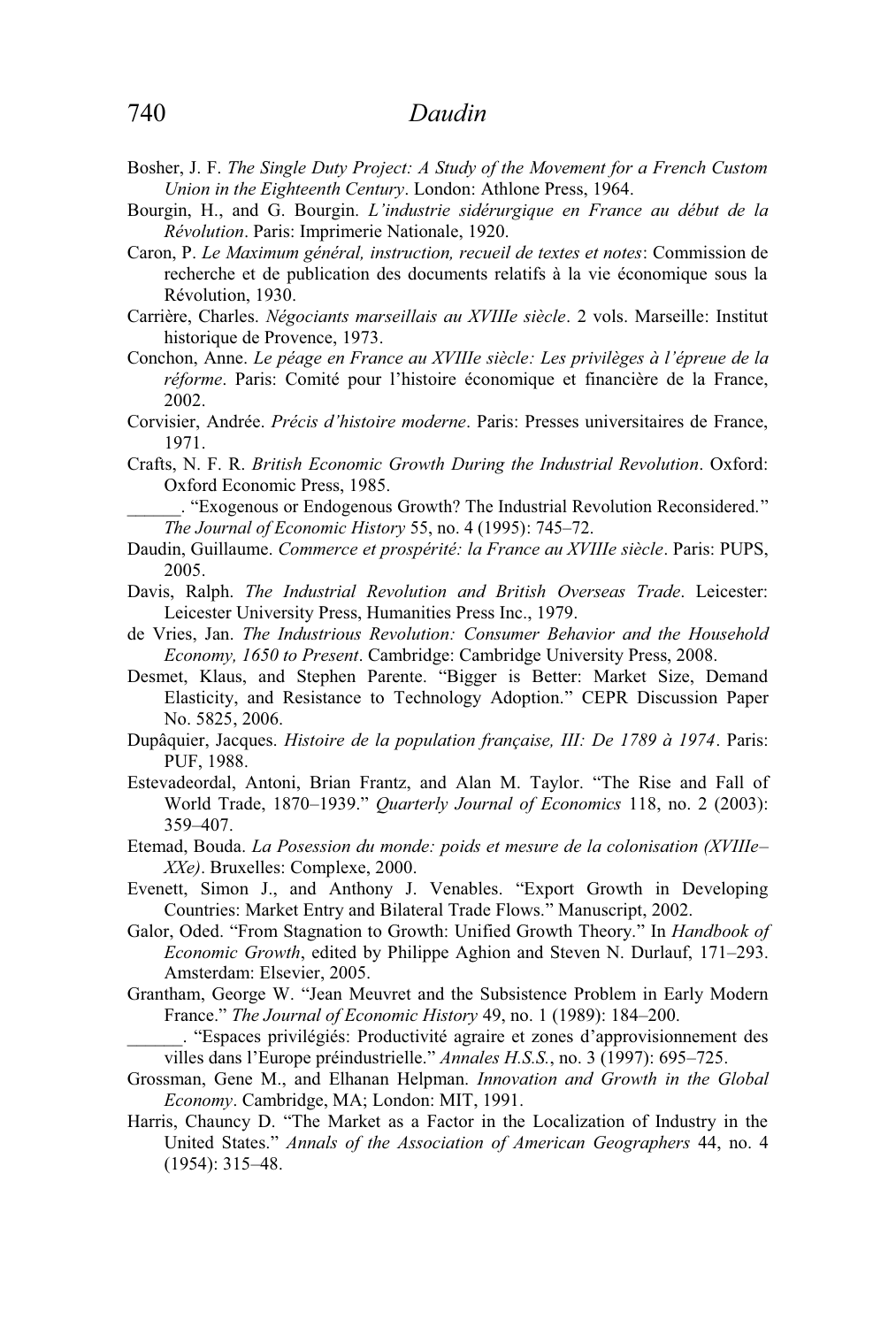- Head, Keith, and Thierry Mayer. "Illusory Border Effects: Distance Mismeasurment Inflates Estimates of Home Biais in Trade." CEPII Working Paper No. 2002-1, 2002.
- Hoffman, Philip T. *Growth in a Traditional Society: The French Countryside, 1450–1815*. Princeton, NJ: Princeton University Press, 1996.
- Hoffman, Philip T., David S. Jacks, Patricia A. Levin, et al. "Real Inequality in Europe Since 1500." *The Journal of Economic History* 62, no. 2 (2002): 322–55.
- Kremer, Michael. "Population Growth and Technological Change: One Million B.C. to 1990." *Quarterly Journal of Economics* 108 (1993): 681–716.
- Krugman, Paul. *Geography and Trade*. Cambridge: MIT Press, 1991.
- Laboratoire de Démographie Historique/EHESS. *BD–Cassini–EHESS (French census database)*, 2008.
- Landes, David. *The Unbounded Prometheus: Technological Change and Industrial Development in Western Europe from 1750 to the Present*. London: Cambridge University Press, 1969.
- Le Bouëdec, Gérard. "Intra-European Coastal Shipping from 1400 to 1900: A Long Forgotten Sector of Development." In *A Deus ex Machina Revisted: Atlantic Colonial Trade and European Economic Development*, edited by P. C. Emmer, O. Pétré-Grenouilleau, and J. V. Roitman, 90–107. Leiden-Boston: Brill, 2006.
- Lefebvre, Georges. *Études orléannaises*. 2 vols. Vol. II : Subsistances et Maximum (1789-an IV), *Mémoires et documents d'histoire de la Révolution française, 15*. Paris: Comité des travaux historiques et scientifiques (CTHS), 1963.
- Léon, Pierre. "La Réponse de l'industrie." In *Histoire économique et sociale de la France*, edited by F. Braudel and E. Labrousse, 217–66. Paris: Presses Universitaires de France, 1993 [1970]. Reprint.
- Lepetit, Bernard. *Les Villes dans la France moderne*. Paris: Albin Michel, 1988.
- Le Roux, Thomas. *Le Commerce intérieur de la France à la fin du XVIIIe siècle: les contrastes économiques régionaux de l'espace français à travers les archives du Maximum*, *Jeunes Talents*. Paris: Nathan, 1996.
- Lesger, Cl. *The Rise of the Amsterdam Market and Information Exchange: Merchants, Commercial Expansion, and Change in the Spatial Economy of the Low Countries, c. 1550–1630*. Aldershot: Ashgate, 2006.
- Lindert, Peter, and Jeffrey G. Williamson. "Revisiting England's Social Tables, 1688– 1812." *Explorations in Economic History* 19 (1982): 385–408.
- Maddison, Angus. *Chinese Economic Performance in the Long Run*. Paris: OECD, 1998.

\_\_\_\_\_\_. *The World Economy: A Millenial Perspective*. Paris: OECD, 2001.

Margairaz, Dominique. "Dénivellation des prix et inégalités de développement régional dans la France de 1790. Essai de cartographie." *Annales Historiques de la Révolution Française* (avril-juin 1981): 262–78.

\_\_\_\_\_\_. "Le Maximum, une grande illusion libérale ?" In *État, Finances et Économie pendant la Révolution*, 399–427. Paris: Comité pour l'histoire économique et financière, Imprimerie nationale, 1991.

\_\_\_\_\_\_. "L'approvisionnement de Melun." In *Atlas de la Révolution française (10): Économie*, edited by Gérard Béaur, Philippe Minard, and Alexandra Laclau, 36. Paris: Editions de l'EHESS, 1997.

Mathias, Peter, and Patrick O'Brien. "Taxation in Britain and France, 1715–1810: A Comparison of the Social and Economic Incidence of Taxes Collected for the Central Governments." *Journal of European Economic History* 5, no. 3 (1976): 601–50.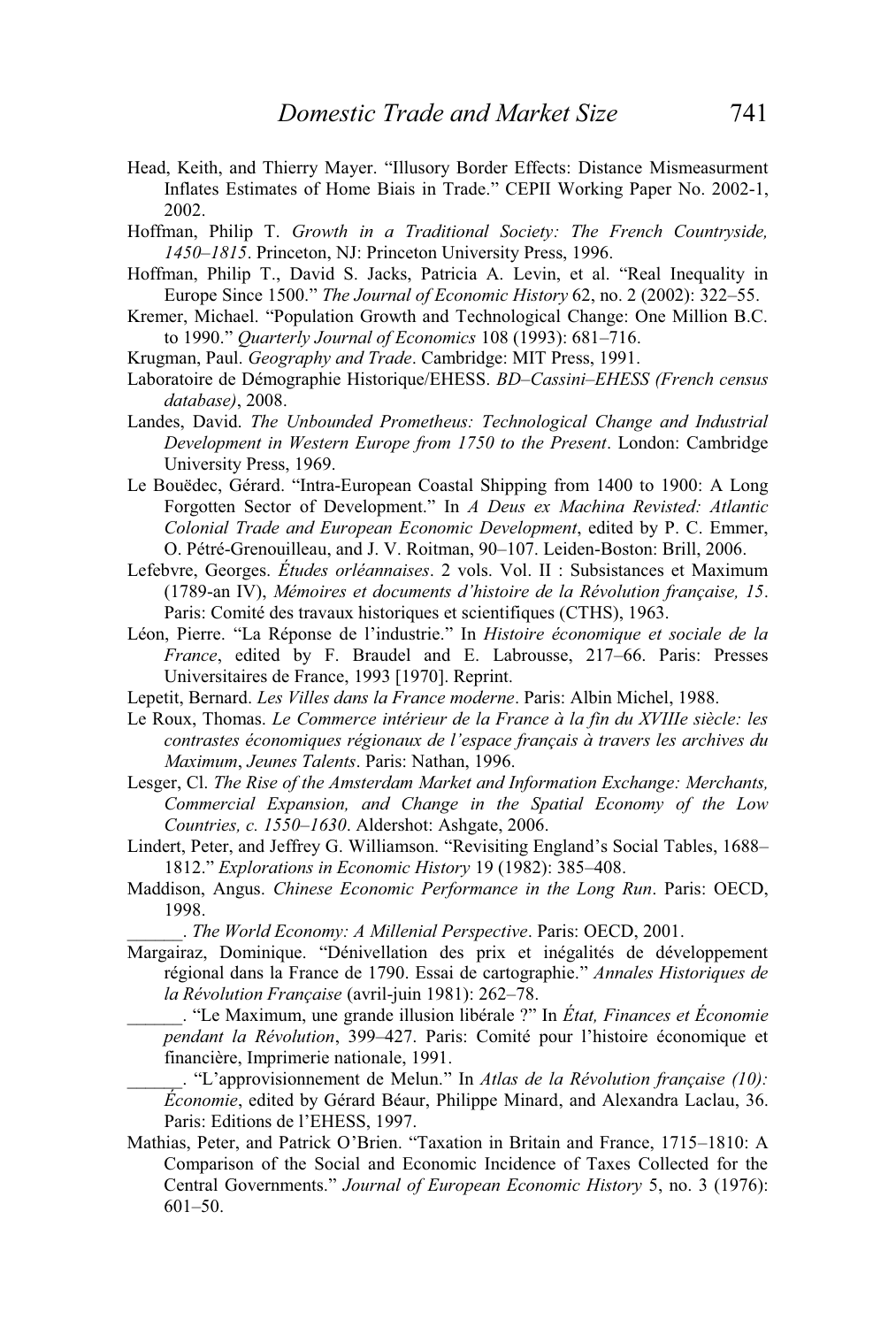- Meuvret, Jean. *Le Problème des subsistances à l'époque Louis XIV. 3: Le commerce des grains et la conjoncture*. Vol. 2. Paris: École des hautes études en sciecnes sociales, 1988.
- Milanovic, Branko, Peter Lindert, and Jeffrey G. Williamson. "Measuring Ancient Inequality." NBER Working Paper No. 13550, Cambridge, MA, 2007.
- Mitchener, Kris James, and Marc Weidenmier. "Trade and Empire." *Economic Journal* 118, no. 533 (2008): 1805–34.
- Morrisson, Christian, and Wayne Snyder. "The Income Inequality of France in Historical Perspective." *European Review of Economic History* 4 (2000): 59–83.
- Mousnier, Roland. *Les institutions de la France sous la monarchie absolue: 1598– 1789*. 2 vols. Paris: Presses universitaires de France, 1974.
- Murphy, Kevin M., Andrei Shleifer, and Robert Vishny. "Income Distribution, Market Size, and Industrialization." *Quarterly Journal of Economics* 104, no. 3 (1989): 537–64.
- Officer, Lawrence H. "The Annual Real and Nominal GDP for the United Kingdom, 1086–2005." *Economic History Services*, 2006. Available at http://www.eh.net/hmit/ukgdp/.
- Parker, William N. *Europe, America, and the Wider World, Essays in the Economic History of Western Capitalism, America, and the Wider World*. 2 vols. Vol. 2. Cambridge: Cambridge University Press, 1991.
- Peaucelle, Jean-Louis. "Adam Smith's Use of Multiple References for His Pin Making Example." *The European Journal of the History of Economic Thought* 13, no. 4 (2006): 489–512.
- Redding, Stephen, and Anthony J. Venables. "Economic Geography and International Inequality." *Journal of International Economics* 62, no. 1 (2004): 53–82.
- Rémond, André. *Études sur la circulations marchandes en France aux XVIIIe et XIXe siècles. T. 1: les prix des transports marchands de la Révolution au 1er Empire*. Paris: M. Rivière, 1956.
- Roehl, R. "French Industrialization: A Reconsideration." *Explorations in Economic History* 13 (1976): 233–82.
- Romer, Paul. "Endogenous Technological Change." *The Journal of Political Economy* 98, no. 5 (1990): S71–S102.
- Smith, Adam. *An Inquiry into the Nature and Causes of the Wealth of Nations*. London, 1776.
- Szostak, Rick. *The Role of Transportation in the Industrial Revolution: A Comparison of England and France*. Montreal: McGill-Queen's University Press, 1991.
- Toutain, Jean-Claude. "Le produit intérieur brut de la France, 1789–1990." *Histoire et société, histoire économiqu et quantitative, Cahiers de l'ISMEA* 1, no. 11 (1997): 5–136.
- Veverka, Jindrich. "The Growth of Governement Expenditure in the United Kingdom Since 1790." *Scottish Journal of Political Economy*, no. 10 (February 1963): 111–27.
- Wolf, Nikolaus. "Path Dependent Border Effects: The Case of Poland's Reunificiation (1918–1939)." *Explorations in Economic History* 42 (2005): 414–38.
- Woronoff, Denis. *L'Industrie sidérurgique en France pendant la Révolution et l'Empire*. Paris: Presses de l'EHESS, 1984.